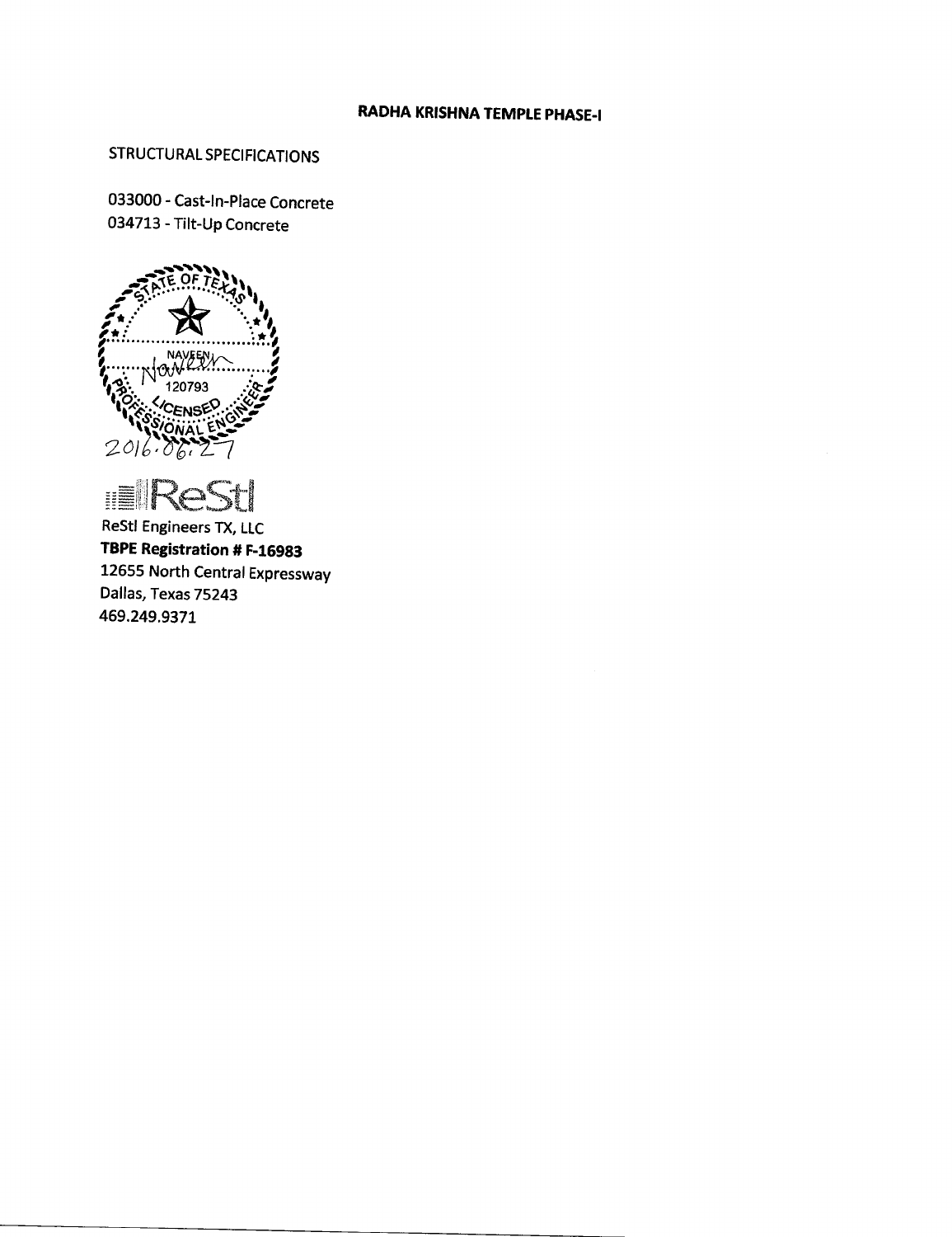# SECTION 033000 - CAST-IN-PLACE CONCRETE

# PART 1 - GENERAL

# 1.1 RELATED DOCUMENTS

A. Drawings and general provisions of the Contract, including General and Supplementary Conditions and Division 01 Specification Sections, apply to this Section.

#### 1.2 SUMMARY

- A. Section includes cast-in-place concrete, including formwork, reinforcement, concrete materials, mixture design, placement procedures, and finishes, for the following:
	- 1. Footings.
	- 2. Slabs-on-grade.
	- 3. Suspended slabs.
	- 4. Building walls.

#### 1.3 DEFINITIONS

A. Cementitious Materials: Portland cement alone or in combination with one or more of the following: blended hydraulic cement, fly ash and other pozzolans, ground granulated blastfurnace slag, and silica fume; subject to compliance with requirements.

# 1.4 SUBMITTALS

- A. Product Data: For each type of product indicated.
- B. Steel Reinforcement Shop Drawings: Placing drawings that detail fabrication, bending, and placement. Include bar sizes, lengths, material, grade, bar schedules, stirrup spacing, bent bar diagrams, bar arrangement, splices and laps, mechanical connections, tie spacing, hoop spacing, and supports for concrete reinforcement.
- C. Material Certificates: For each of the following, signed by manufacturers:
	- 1. Cementitious materials.
	- 2. Admixtures.
	- 3. Form materials and form-release agents.
	- 4. Steel reinforcement and accessories.
	- 5. Waterstops.
	- 6. Curing compounds.
	- 7. Vapor retarders.
	- 8. Semirigid joint filler.
	- 9. Joint-filler strips.
	- 10. Repair materials.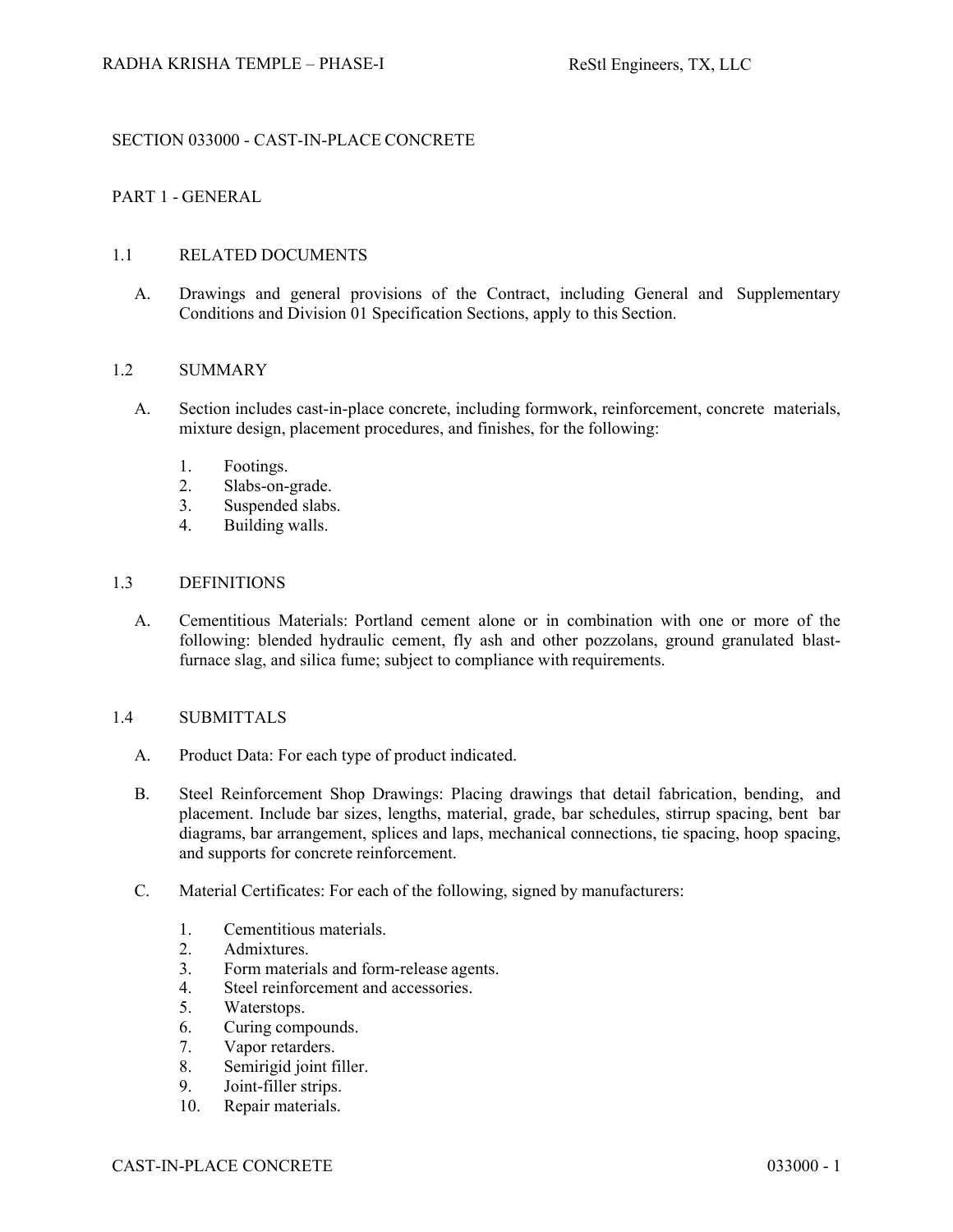- D. Material Test Reports: For the following, from a qualified testing agency, indicating compliance with requirements:
	- 1. Aggregates. Include service record data indicating absence of deleterious expansion of concrete due to alkali aggregate reactivity.
- E. Floor surface flatness and levelness measurements indicating compliance with specified tolerances.
- F. Field quality-control reports.

#### 1.5 QUALITY ASSURANCE

- A. Installer Qualifications: A qualified installer who employs on Project personnel qualified as ACI-certified Flatwork Technician and Finisher and a supervisor who is an ACI-certified Concrete Flatwork Technician.
- B. Manufacturer Qualifications: A firm experienced in manufacturing ready-mixed concrete products and that complies with ASTM C 94 requirements for production facilities and equipment.
	- 1. Manufacturer certified according to NRMCA's "Certification of Ready Mixed Concrete Production Facilities."
- C. Testing Agency Qualifications: An independent agency, qualified according to ASTM C 1077 and ASTM E 329 for testing indicated.
	- 1. Personnel conducting field tests shall be qualified as ACI Concrete Field Testing Technician, Grade 1, according to ACI CP-1 or an equivalent certification program.
	- 2. Personnel performing laboratory tests shall be ACI-certified Concrete Strength Testing Technician and Concrete Laboratory Testing Technician - Grade I. Testing Agency laboratory supervisor shall be an ACI-certified Concrete Laboratory Testing Technician - Grade II.
- D. Source Limitations: Obtain each type or class of cementitious material of the same brand from the same manufacturer's plant, obtain aggregate from single source, and obtain admixtures from single source from single manufacturer.
- E. ACI Publications: Comply with the following unless modified by requirements in the Contract Documents:
	- 1. ACI 301, "Specifications for Structural Concrete," Sections 1 through 5**.**
	- 2. ACI 117, "Specifications for Tolerances for Concrete Construction and Materials."
- F. Concrete Testing Service: Engage a qualified independent testing agency to perform material evaluation tests and to design concrete mixtures.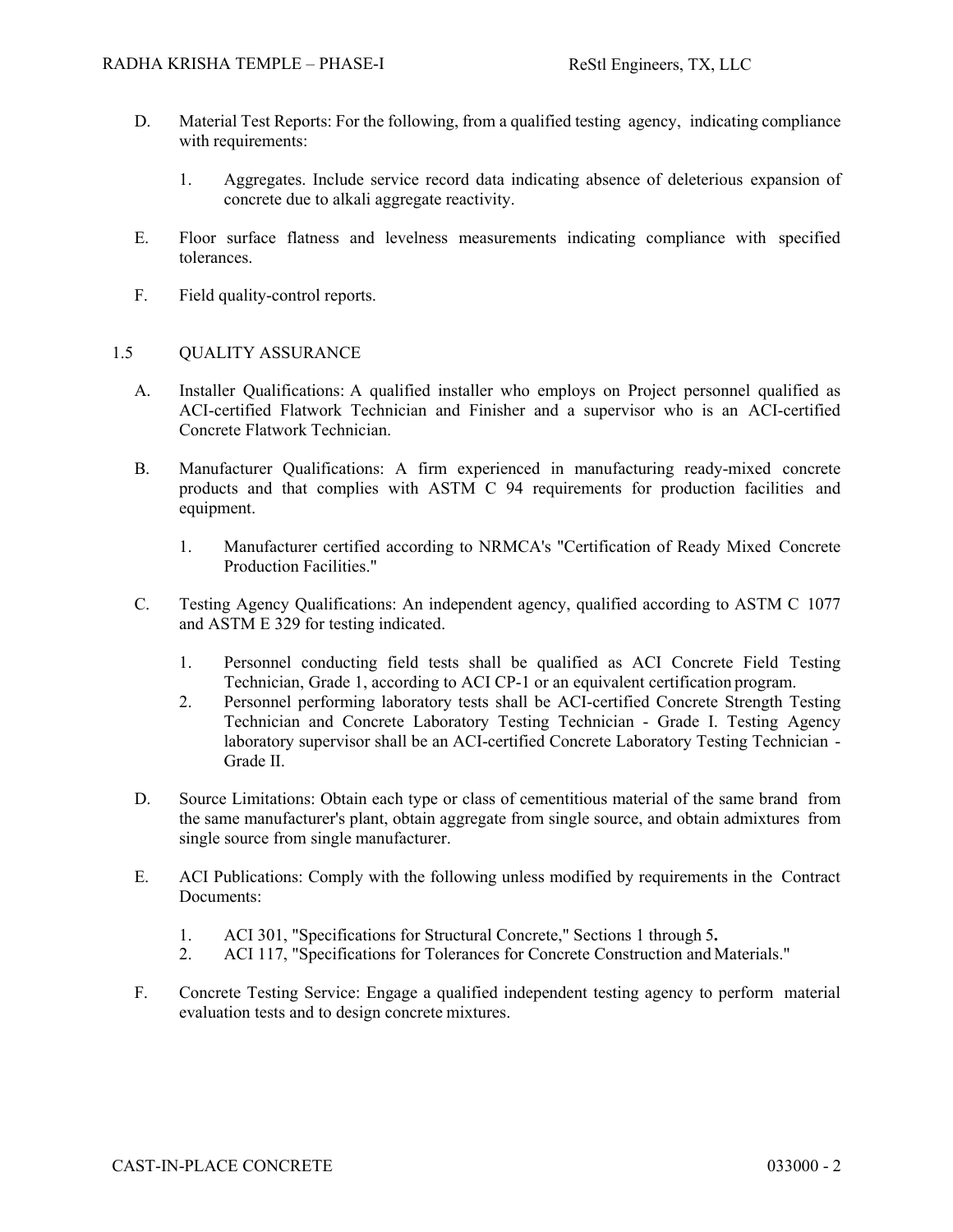#### RADHA KRISHA TEMPLE – PHASE-I ReStl Engineers, TX, LLC

# 1.6 DELIVERY, STORAGE, AND HANDLING

- A. Steel Reinforcement: Deliver, store, and handle steel reinforcement to prevent bending and damage.
- B. Waterstops: Store waterstops under cover to protect from moisture, sunlight, dirt, oil, and other contaminants.

#### PART 2 - PRODUCTS

#### 2.1 FORM-FACING MATERIALS

- A. Smooth-Formed Finished Concrete: Form-facing panels that will provide continuous, true, and smooth concrete surfaces. Furnish in largest practicable sizes to minimize number of joints.
	- 1. Plywood, metal, or other approved panel materials.
	- 2. Exterior-grade plywood panels, suitable for concrete forms, complying with DOC PS 1, and as follows:
		- a. High-density overlay, Class 1 or better.
		- b. Medium-density overlay, Class 1 or better; mill-release agent treated and edge sealed.
- B. Rough-Formed Finished Concrete: Plywood, lumber, metal, or another approved material. Provide lumber dressed on at least two edges and one side for tight fit.
- C. Forms for Cylindrical Columns, Pedestals, and Supports: Metal, glass-fiber-reinforced plastic, paper, or fiber tubes that will produce surfaces with gradual or abrupt irregularities not exceeding specified formwork surface class. Provide units with sufficient wall thickness to resist plastic concrete loads without detrimental deformation.
- D. Void Forms: Biodegradable paper surface, treated for moisture resistance, structurally sufficient to support weight of plastic concrete and other superimposed loads.
- E. Chamfer Strips: Wood, metal, PVC, or rubber strips, 3/4 by 3/4 inch, minimum.
- F. Rustication Strips: Wood, metal, PVC, or rubber strips, kerfed for ease of form removal.
- G. Form-Release Agent: Commercially formulated form-release agent that will not bond with, stain, or adversely affect concrete surfaces and will not impair subsequent treatments of concrete surfaces.
	- 1. Formulate form-release agent with rust inhibitor for steel form-facing materials.
- H. Form Ties: Factory-fabricated, removable or snap-off metal or glass-fiber-reinforced plastic form ties designed to resist lateral pressure of fresh concrete on forms and to prevent spalling of concrete on removal.
	- 1. Furnish units that will leave no corrodible metal closer than 1 inch to the plane of exposed concrete surface.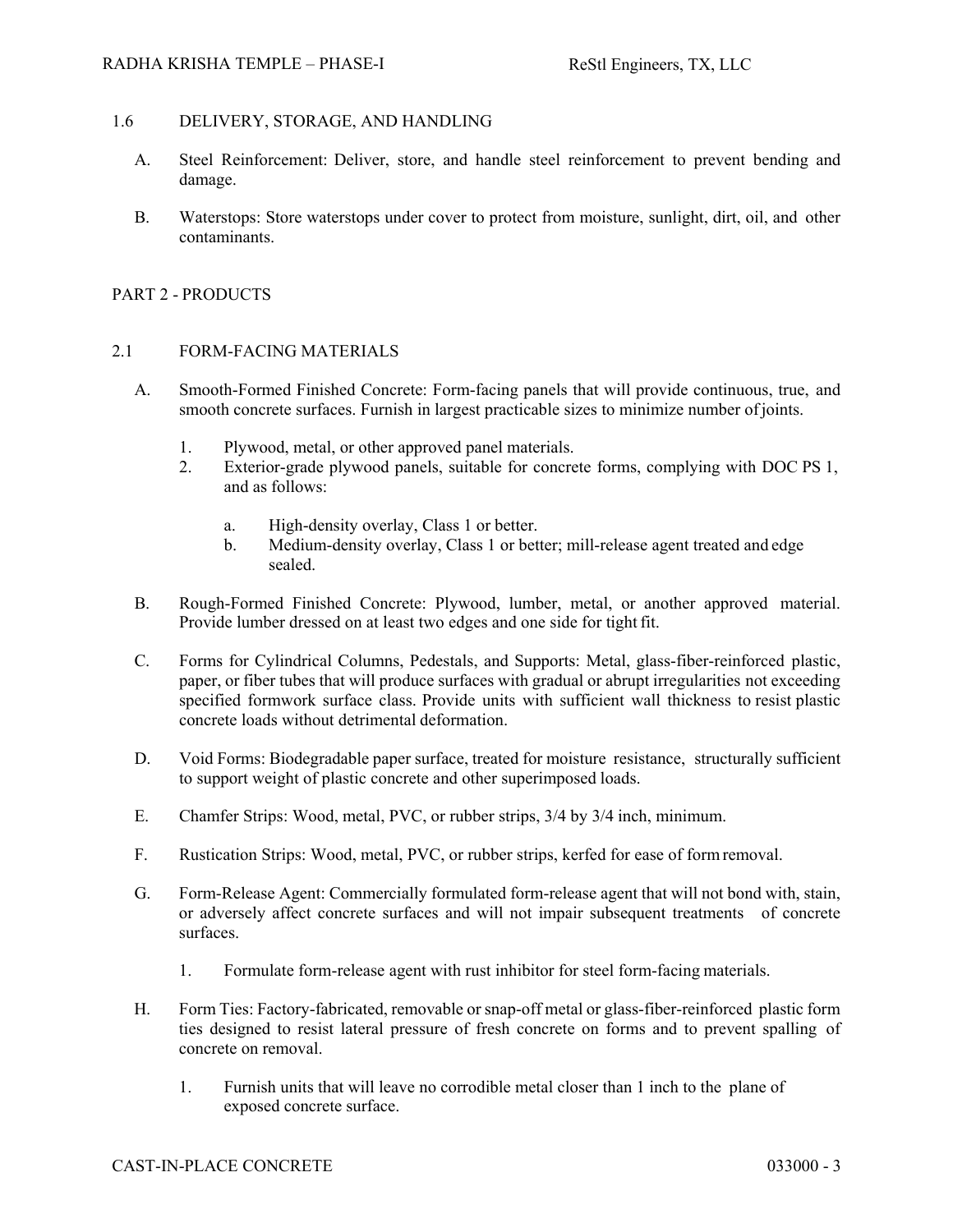- 2. Furnish ties that, when removed, will leave holes no larger than 1 inch in diameter in concrete surface.
- 3. Furnish ties with integral water-barrier plates to walls indicated to receive dampproofing or waterproofing.

# 2.2 STEEL REINFORCEMENT

- A. Reinforcing Bars: ASTM A 615, Grade 60, deformed.
- B. Steel Bar Mats: ASTM A 184, fabricated from ASTM A 615, Grade 60, deformed bars, assembled with clips.
- C. Plain-Steel Wire: ASTM A 82 as drawn.
- D. Deformed-Steel Wire: ASTM A 496.
- E. Plain-Steel Welded Wire Reinforcement: ASTM A 185, plain, fabricated from as- drawn steel wire into flat sheets.
- F. Deformed-Steel Welded Wire Reinforcement: ASTM A 497 flat sheet.

#### 2.3 REINFORCEMENT ACCESSORIES

- A. Joint Dowel Bars: ASTM A 615, Grade 60, plain-steel bars, cut true to length with ends square and free of burrs.
- B. Bar Supports: Bolsters, chairs, spacers, and other devices for spacing, supporting, and fastening reinforcing bars and welded wire reinforcement in place. Manufacture bar supports from steel wire, plastic, or precast concrete according to CRSI's "Manual of Standard Practice," of greater compressive strength than concrete and as follows:
	- 1. For concrete surfaces exposed to view where legs of wire bar supports contact forms, use CRSI Class 1 plastic-protected steel wire or CRSI Class 2 stainless-steel bar supports.

#### 2.4 CONCRETE MATERIALS

- A. Cementitious Material: Use the following cementitious materials, of the same type, brand, and source, throughout Project:
	- 1. Portland Cement: ASTM C 150, Type I. Supplement with the following:
		- a. Fly Ash: ASTM C 618, Class F.
- B. Normal-Weight Aggregates: ASTM C 33, Class 3M coarse aggregate or better, graded. Provide aggregates from a single source.
	- 1. Maximum Coarse-Aggregate Size:
		- a. Foundations: 1-1/2 inches nominal.
		- b. Slab on grade: 1 inch nominal.
		- c. Elevated Slab: 3/8 inch nominal.
	- 2. Fine Aggregate: Free of materials with deleterious reactivity to alkali in cement.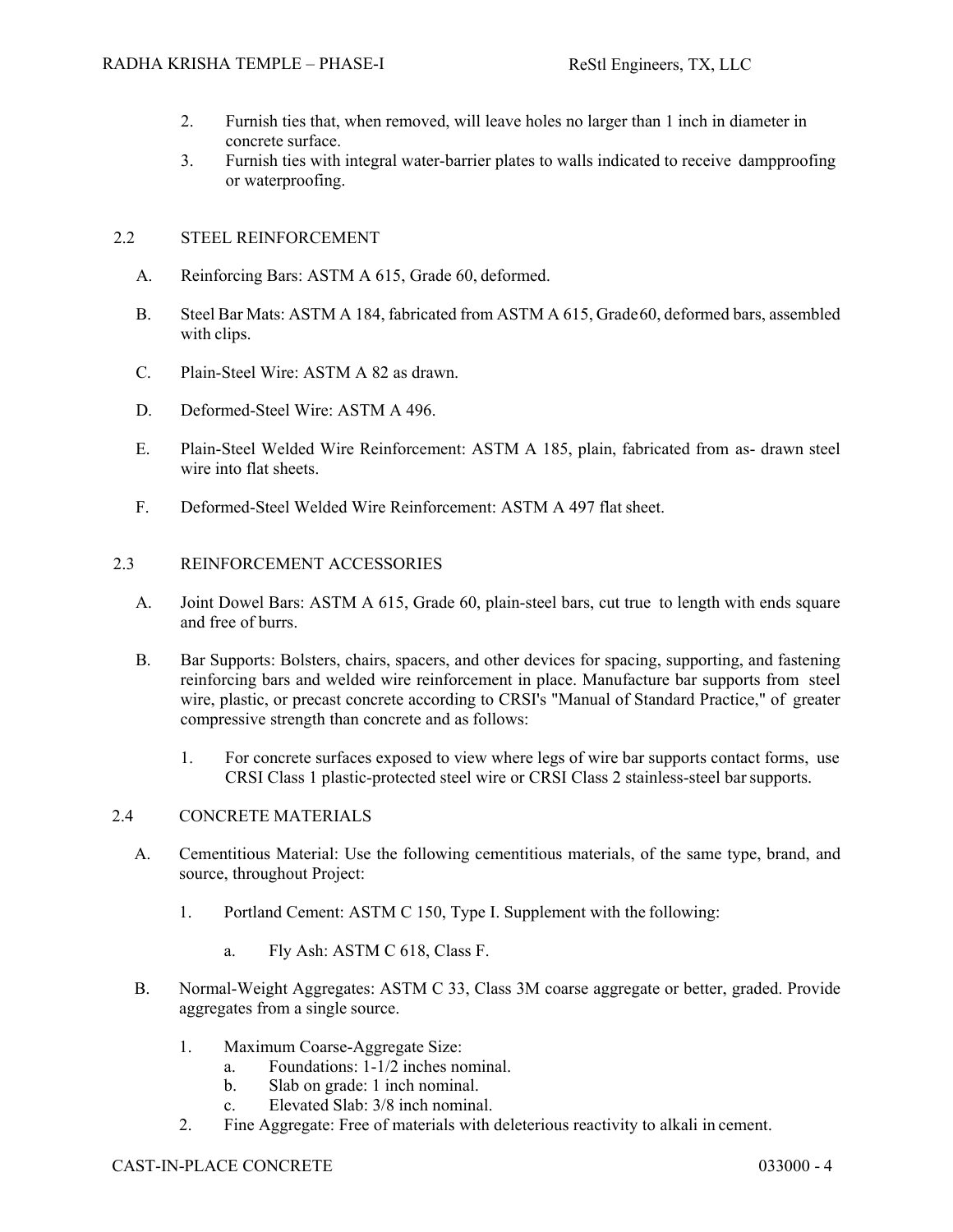#### RADHA KRISHA TEMPLE – PHASE-I Restl Engineers, TX, LLC

C. Water: ASTM C 94 and potable.

# 2.5 ADMIXTURES

- A. Air-Entraining Admixture: ASTM C 260.
- B. Chemical Admixtures: Provide admixtures certified by manufacturer to be compatible with other admixtures and that will not contribute water-soluble chloride ions exceeding those permitted in hardened concrete. Do not use calcium chloride or admixtures containing calcium chloride.
	- 1. Water-Reducing Admixture: ASTM C 494, Type A.
	- 2. Retarding Admixture: ASTM C 494, Type B.
	- 3. Water-Reducing and Retarding Admixture: ASTM C 494, Type D.
	- 4. High-Range, Water-Reducing Admixture: ASTM C 494, Type F.
	- 5. High-Range, Water-Reducing and Retarding Admixture: ASTM C 494, Type G.
	- 6. Plasticizing and Retarding Admixture: ASTM C 1017, Type II.

#### 2.6 WATERSTOPS

- A. Self-Expanding Butyl Strip Waterstops: Manufactured rectangular or trapezoidal strip, butyl rubber with sodium bentonite or other hydrophilic polymers, for adhesive bonding to concrete, 3/4 by 1 inch.
	- 1. Products: Subject to compliance with requirements, available products that may be incorporated into the Work include, but are not limited to, the following:
		- a. Carlisle Coatings & Waterproofing, Inc.; MiraSTOP.
		- b. CETCO; Volclay Waterstop-RX.
		- c. Concrete Sealants Inc.; Conseal CS-231.
		- d. Greenstreak; Swellstop.
		- e. Henry Company, Sealants Division; Hydro-Flex.
		- f. JP Specialties, Inc.; Earth Shield Type 20.

#### 2.7 VAPOR RETARDERS

- A. Sheet Vapor Retarder: ASTM E 1745, Class A. Include manufacturer's recommended adhesive or pressure-sensitive tape.
	- 1. Products: Subject to compliance with requirements, available products that may be incorporated into the Work include, but are not limited to, the following:
		- a. Carlisle Coatings & Waterproofing, Inc.; Blackline 400.
		- b. Fortifiber Building Systems Group; Moistop Ultra 10.
		- c. Grace Construction Products, W. R. Grace & Co.; Florprufe 120.
		- d. Insulation Solutions, Inc.; Viper VaporCheck 10.
		- e. Meadows, W. R., Inc.; Perminator 10 mil.
		- f. Raven Industries Inc.; Vapor Block 10.
		- g. Stego Industries, LLC; Stego Wrap 10 mil Class A.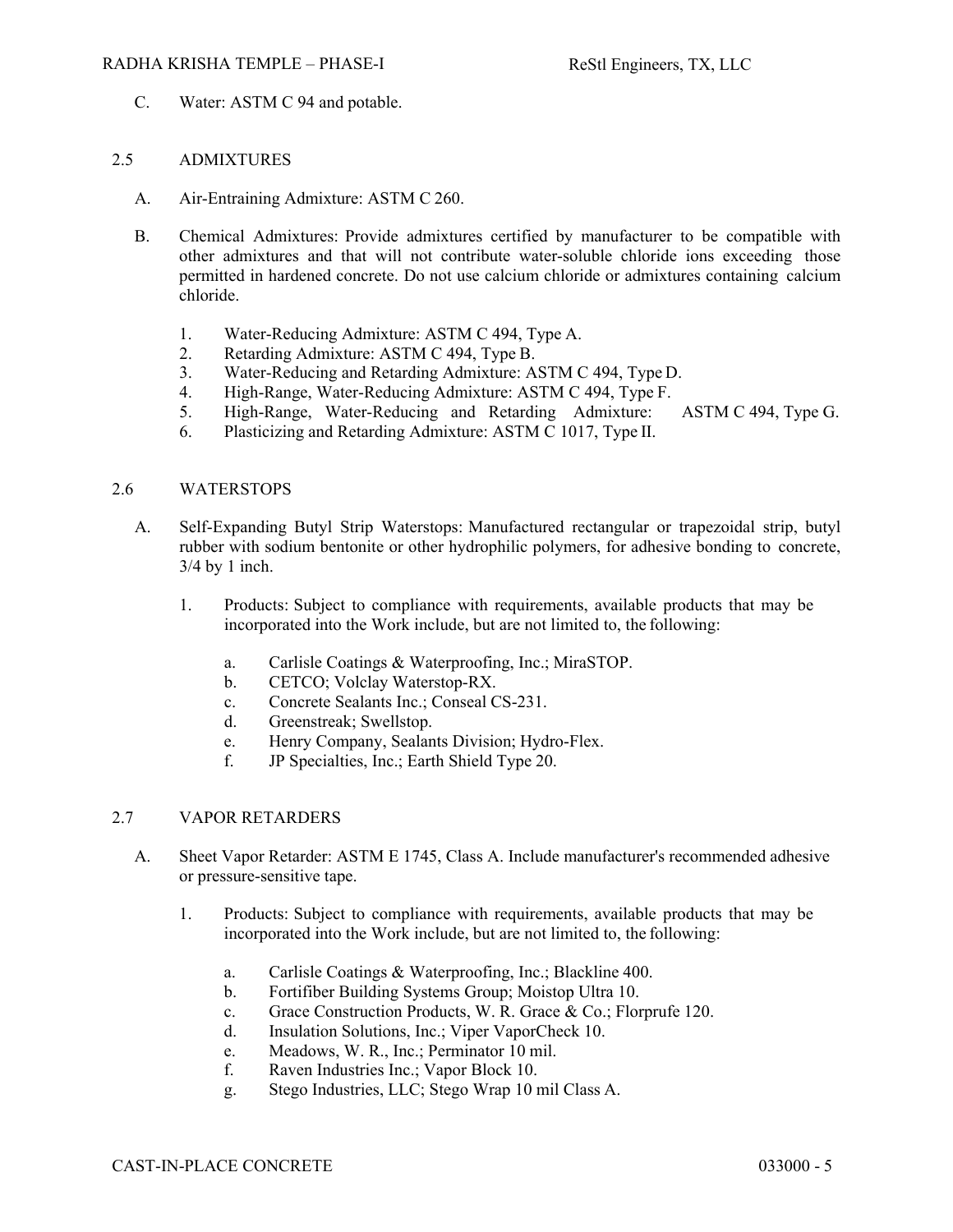## RADHA KRISHA TEMPLE – PHASE-I ReStl Engineers, TX, LLC

# 2.8 CURING MATERIALS

- A. Evaporation Retarder: Waterborne, monomolecular film forming, manufactured for application to fresh concrete.
	- 1. Products: Subject to compliance with requirements, available products that may be incorporated into the Work include, but are not limited to, the following:
		- a. Axim Italcementi Group, Inc.; CATEXOL CimFilm.
		- b. BASF Construction Chemicals Building Systems; Confilm.
		- c. ChemMasters; SprayFilm.
		- d. Conspec by Dayton Superior; Aquafilm.
		- e. Dayton Superior Corporation; Sure Film (J-74).
		- f. Edoco by Dayton Superior; BurkeFilm.
		- g. Euclid Chemical Company (The), an RPM company; Eucobar.
		- h. Kaufman Products, Inc.; Vapor-Aid.
		- i. Lambert Corporation; LAMBCO Skin.
		- j. L&M Construction Chemicals, Inc.; E-CON.
		- k. Meadows, W. R., Inc.; EVAPRE.
		- l. Metalcrete Industries; Waterhold.
		- m. Nox-Crete Products Group; MONOFILM.
		- n. Sika Corporation; SikaFilm.
		- o. SpecChem, LLC; Spec Film.
		- p. Symons by Dayton Superior; Finishing Aid.
		- q. TK Products, Division of Sierra Corporation; TK-2120 TRI-FILM.
		- r. Unitex; PRO-FILM.
		- s. Vexcon Chemicals, Inc.; Certi-Vex Envio Set.
- B. Absorptive Cover: AASHTO M 182, Class 2, burlap cloth made from jute or kenaf, weighing approximately 9 oz./sq. yd. when dry.
- C. Moisture-Retaining Cover: ASTM C 171, polyethylene film or white burlap-polyethylene sheet.
- D. Water: Potable.

#### 2.9 RELATED MATERIALS

- A. Expansion- and Isolation-Joint-Filler Strips: ASTM D 1751, asphalt-saturated cellulosic fiber.
- B. Semirigid Joint Filler: Two-component, semirigid 100 percent solids, epoxy resin with a Type A shore durometer hardness of 80 per ASTM D 2240.
- C. Bonding Agent: ASTM C 1059, Type II, non-redispersible, acrylic emulsion or styrene butadiene.
- D. Epoxy Bonding Adhesive: ASTM C 881, two-component epoxy resin, capable of humid curing and bonding to damp surfaces, of class suitable for application temperature and of grade to suit requirements, and as follows:
	- 1. Types IV and V, load bearing, for bonding hardened or freshly mixed concrete to hardened concrete.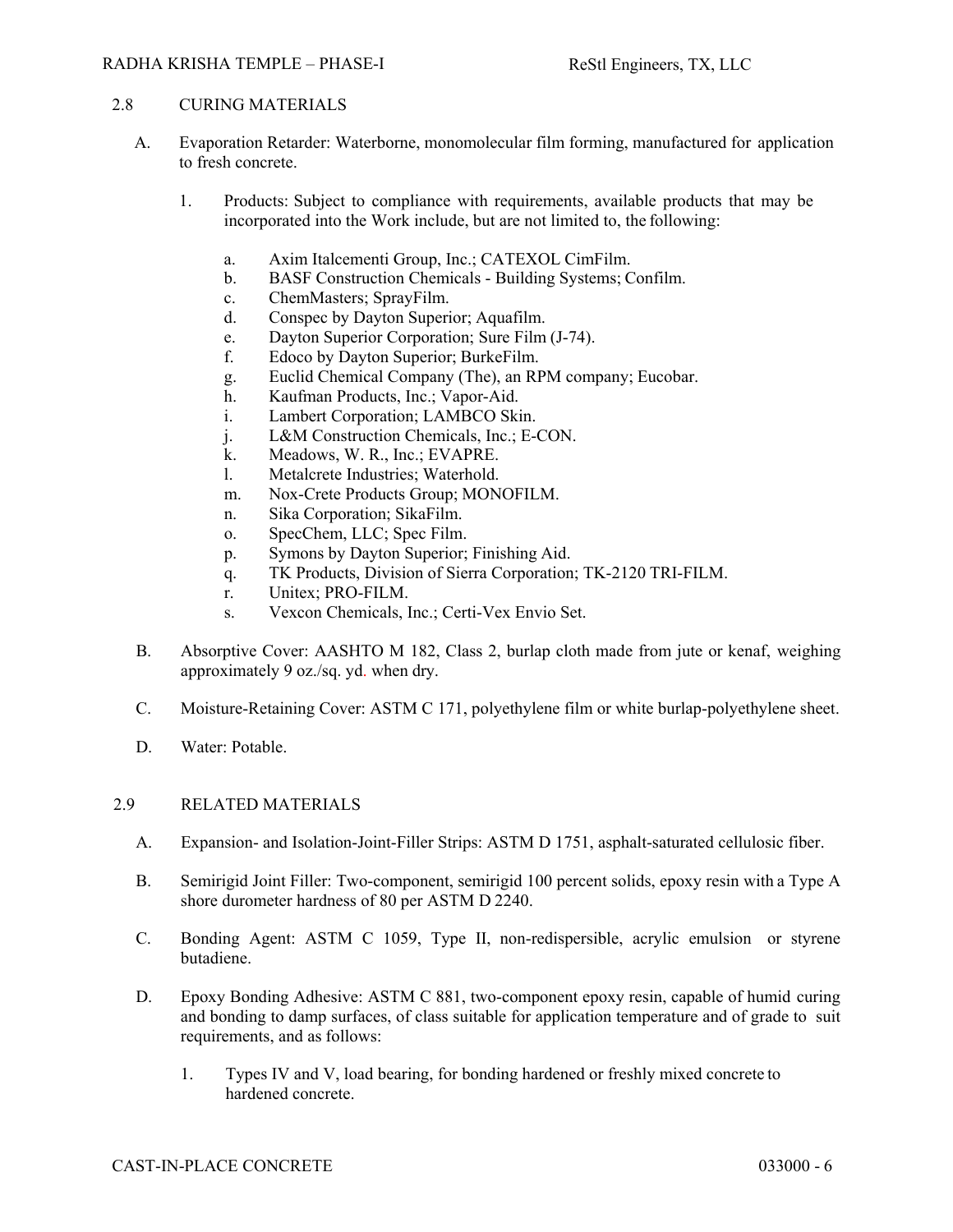# 2.10 REPAIR MATERIALS

- A. Repair Underlayment: Cement-based, polymer-modified, self-leveling product that can be applied in thicknesses from 1/8 inch and that can be feathered at edges to match adjacent floor elevations.
	- 1. Cement Binder: ASTM C 150, portland cement or hydraulic or blended hydraulic cement as defined in ASTM C 219.
	- 2. Primer: Product of underlayment manufacturer recommended for substrate, conditions, and application.
	- 3. Aggregate: Well-graded, washed gravel, 1/8 to 1/4 inch or coarse sand as recommended by underlayment manufacturer.
	- 4. Compressive Strength: Not less than 4100 psi at 28 days when tested according to ASTM C 109.
- B. Repair Overlayment: Cement-based, polymer-modified, self-leveling product that can be applied in thicknesses from 1/4 inch and that can be filled in over a scarified surface to match adjacent floor elevations.
	- 1. Cement Binder: ASTM C 150, portland cement or hydraulic or blended hydraulic cement as defined in ASTM C 219.
	- 2. Primer: Product of topping manufacturer recommended for substrate, conditions, and application.
	- 3. Aggregate: Well-graded, washed gravel, 1/8 to 1/4 inch or coarse sand as recommended by topping manufacturer.
	- 4. Compressive Strength: Not less than 5000 psi at 28 days when tested according to ASTM C 109.

# 2.11 CONCRETE MIXTURES, GENERAL

- A. Prepare design mixtures for each type and strength of concrete, proportioned on the basis of laboratory trial mixture or field test data, or both, according to ACI 301.
	- 1. Use a qualified independent testing agency for preparing and reporting proposed mixture designs based on laboratory trial mixtures.
- B. Cementitious Materials: Limit percentage, by weight, of cementitious materials other than portland cement in concrete as follows:
	- 1. Fly Ash: 25 percent.
- C. Limit water-soluble, chloride-ion content in hardened concrete to 0.06 percent by weight of cement.
- D. Admixtures: Use admixtures according to manufacturer's written instructions.
	- 1. Use water-reducing high-range water-reducing or plasticizing admixture in concrete, as required, for placement and workability.
	- 2. Use water-reducing and retarding admixture when required by high temperatures, low humidity, or other adverse placement conditions.
	- 3. Use water-reducing admixture in pumped concrete, concrete for heavy-use industrial slabs and parking structure slabs, concrete required to be watertight, and concrete with a watercementitious materials ratio below 0.50.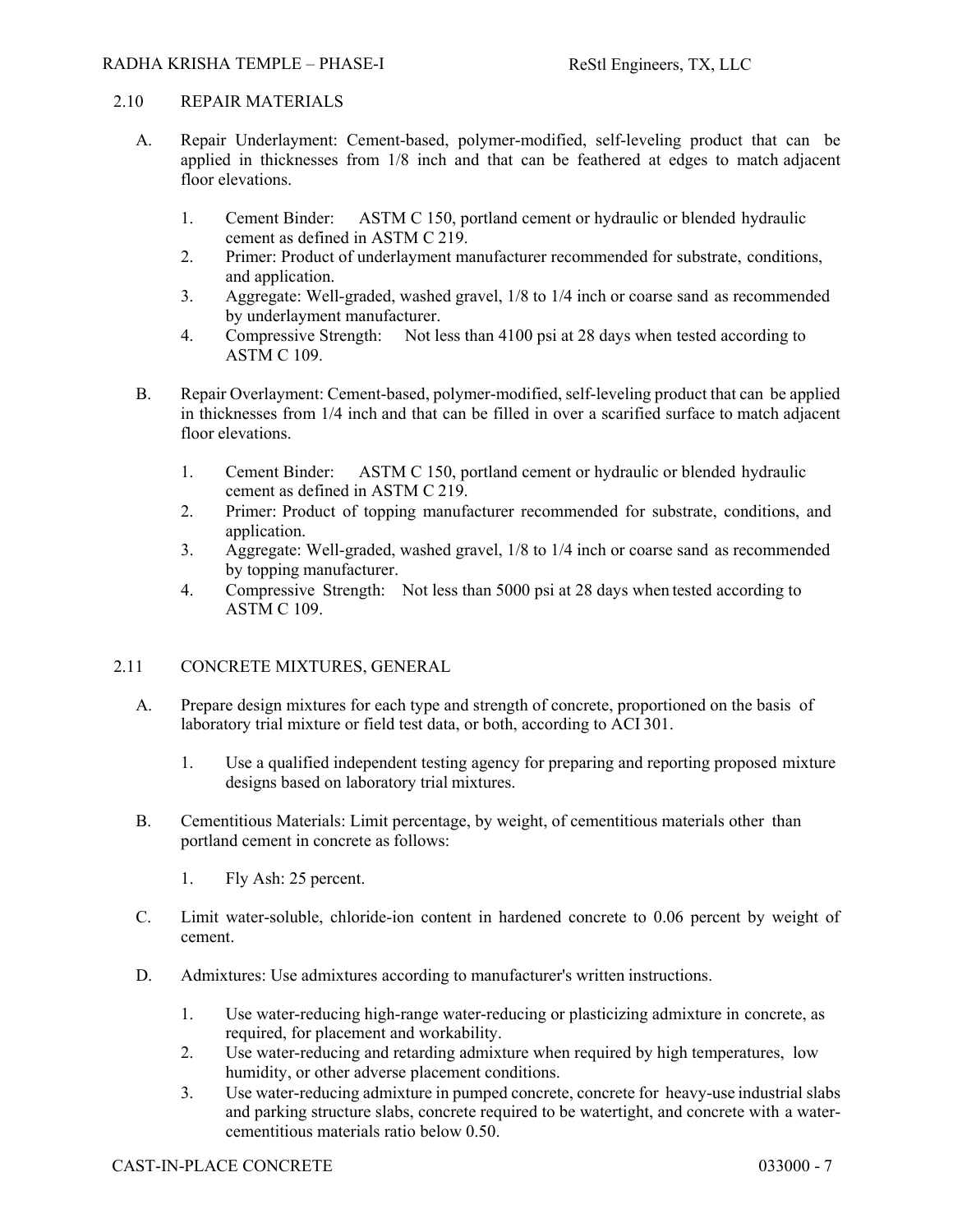# 2.12 CONCRETE MIXTURES FOR BUILDING ELEMENTS

- A. Footings: Proportion normal-weight concrete mixture as follows:
	- 1. Minimum Compressive Strength: 4000 psi at 28 days.
	- 2. Maximum Water-Cementitious Materials Ratio: 0.50.
	- 3. Slump Limit: 5 inches, 8 inches for concrete with verified slump of 2 to 4 inches before adding high-range water-reducing admixture or plasticizing admixture, plus or minus 1 inch.
	- 4. Air Content: 5.5 percent, plus or minus 1.5 percent at point of delivery for 1-1/2-inch nominal maximum aggregate size.
- B. Slabs-on-Grade: Proportion normal-weight concrete mixture as follows:
	- 1. Minimum Compressive Strength: 4000 psi at 28 days.
	- 2. Slump Limit: 4 inches, plus or minus 1 inch.
	- 3. Air Content: Do not allow air content of trowel-finished floors to exceed 3 percent.
- C. Suspended Slabs: Proportion normal-weight concrete mixture as follows:
	- 1. Minimum Compressive Strength: 4000 psi at 28 days.
	- 2. Slump Limit: 4 inches, plus or minus 1 inch.
	- 3. Air Content: Do not allow air content of trowel-finished floors to exceed 3 percent.

#### 2.13 FABRICATING REINFORCEMENT

A. Fabricate steel reinforcement according to CRSI's "Manual of Standard Practice."

#### 2.14 CONCRETE MIXING

- A. Ready-Mixed Concrete: Measure, batch, mix, and deliver concrete according to ASTM C 94, and furnish batch ticket information.
	- 1. When air temperature is between 85 and 90 deg F, reduce mixing and delivery time from 1-1/2 hours to 75 minutes; when air temperature is above 90 deg F, reduce mixing and delivery time to 60 minutes.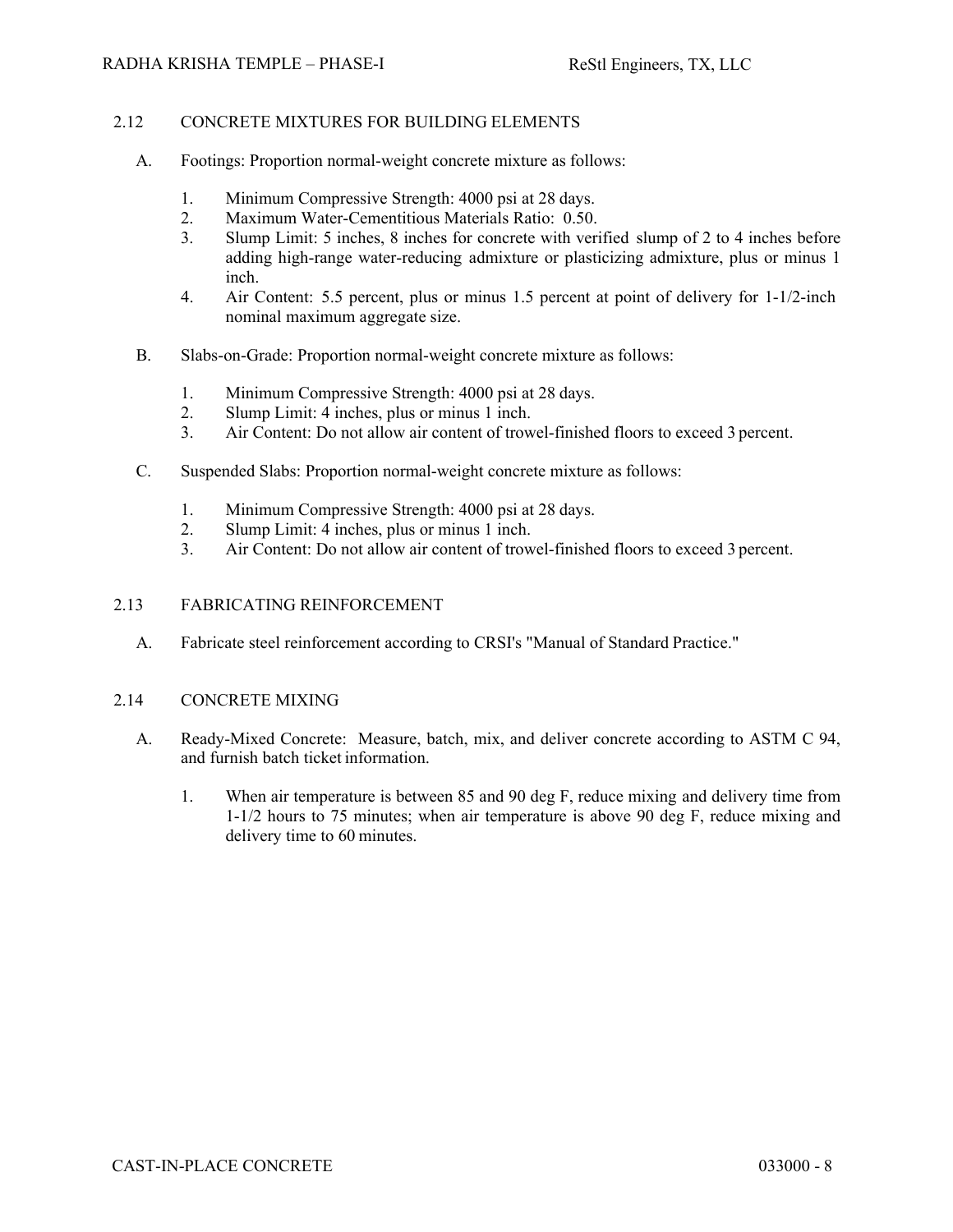# PART 3 - EXECUTION

# 3.1 FORMWORK

- A. Design, erect, shore, brace, and maintain formwork, according to ACI 301, to support vertical, lateral, static, and dynamic loads, and construction loads that might be applied, until structure can support such loads.
- B. Construct formwork so concrete members and structures are of size, shape, alignment, elevation, and position indicated, within tolerance limits of ACI 117.
- C. Limit concrete surface irregularities, designated by ACI 347 as abrupt or gradual, as follows:
	- 1. Class A**,** 1/8 inch for smooth-formed finished surfaces.
	- 2. Class C, 1/2 inch for rough-formed finished surfaces.
- D. Construct forms tight enough to prevent loss of concrete mortar.
- E. Fabricate forms for easy removal without hammering or prying against concrete surfaces. Provide crush or wrecking plates where stripping may damage cast concrete surfaces. Provide top forms for inclined surfaces steeper than 1.5 horizontal to 1 vertical.
	- 1. Install keyways, reglets, recesses, and the like, for easy removal.
	- 2. Do not use rust-stained steel form-facing material.
- F. Set edge forms, bulkheads, and intermediate screed strips for slabs to achieve required elevations and slopes in finished concrete surfaces. Provide and secure units to support screed strips; use strike-off templates or compacting-type screeds.
- G. Provide temporary openings for cleanouts and inspection ports where interior area of formwork is inaccessible. Close openings with panels tightly fitted to forms and securely braced to prevent loss of concrete mortar. Locate temporary openings in forms at inconspicuous locations.
- H. Chamfer exterior corners and edges of permanently exposed concrete.
- I. Form openings, chases, offsets, sinkages, keyways, reglets, blocking, screeds, and bulkheads required in the Work. Determine sizes and locations from trades providing such items.
- J. Clean forms and adjacent surfaces to receive concrete. Remove chips, wood, sawdust, dirt, and other debris just before placing concrete.
- K. Retighten forms and bracing before placing concrete, as required, to prevent mortar leaks and maintain proper alignment.
- L. Coat contact surfaces of forms with form-release agent, according to manufacturer's written instructions, before placing reinforcement.

# 3.2 EMBEDDED ITEMS

A. Place and secure anchorage devices and other embedded items required for adjoining work that is attached to or supported by cast-in-place concrete. Use setting drawings, templates, diagrams, instructions, and directions furnished with items to be embedded.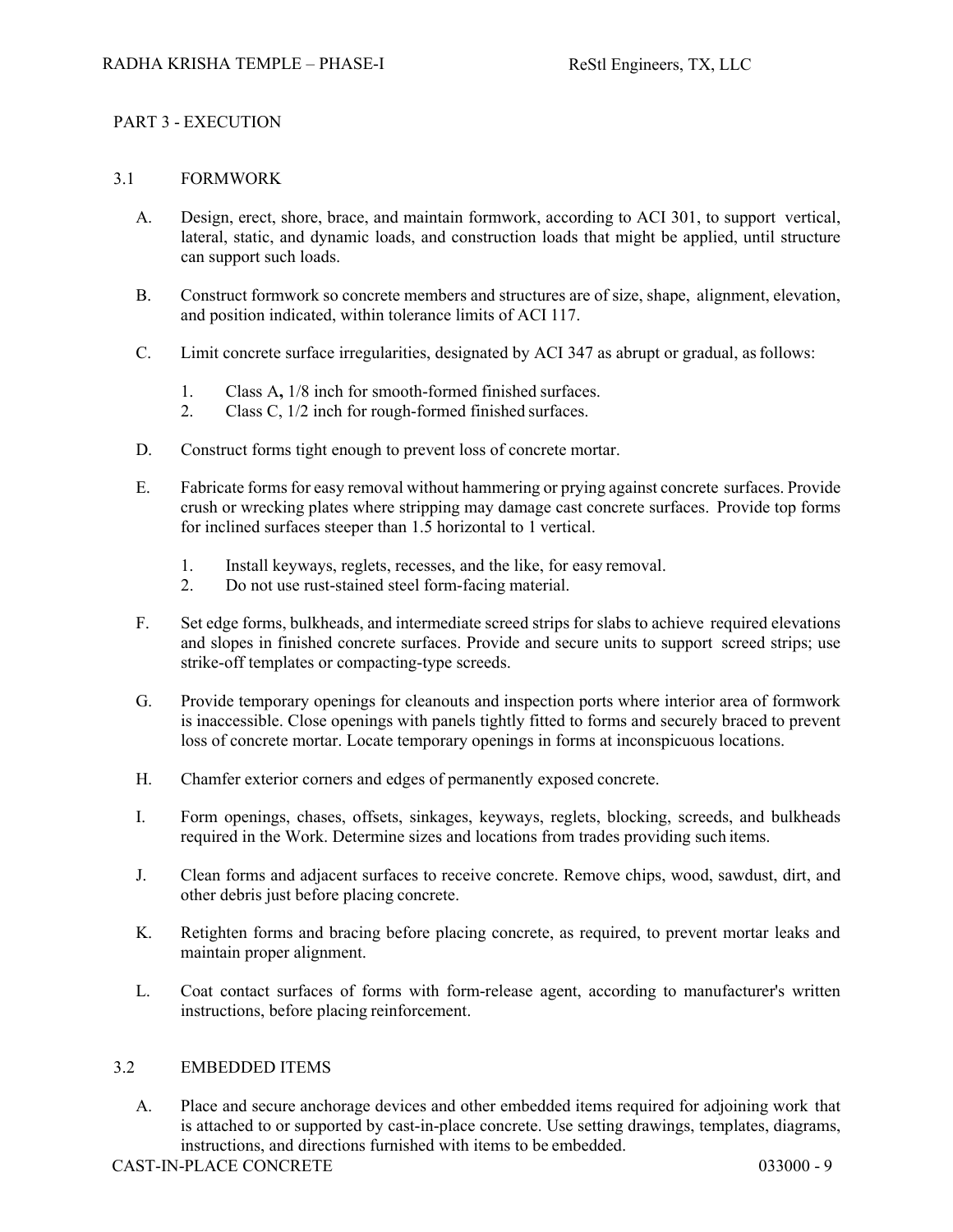- 1. Install anchor rods, accurately located, to elevations required and complying with tolerances in Section 7.5 of AISC's "Code of Standard Practice for Steel Buildings and Bridges."
- 2. Install reglets to receive waterproofing and to receive through-wall flashings in outer face of concrete frame at exterior walls, where flashing is shown at lintels, shelf angles, and other conditions.

# 3.3 REMOVING AND REUSING FORMS

- A. General: Formwork for sides of beams, walls, columns, and similar parts of the Work that does not support weight of concrete may be removed after cumulatively curing at not less than 50 deg F for 24 hours after placing concrete. Concrete has to be hard enough to not be damaged by form-removal operations and curing and protection operations need to be maintained.
	- 1. Leave formwork for beam soffits, joists, slabs, and other structural elements that supports weight of concrete in place until concrete has achieved at least 70 percent of its 28-day design compressive strength.
	- 2. Remove forms only if shores have been arranged to permit removal of forms without loosening or disturbing shores.
- B. Clean and repair surfaces of forms to be reused in the Work. Split, frayed, delaminated, or otherwise damaged form-facing material will not be acceptable for exposed surfaces. Apply new form-release agent.
- C. When forms are reused, clean surfaces, remove fins and laitance, and tighten to close joints. Align and secure joints to avoid offsets. Do not use patched forms for exposed concrete surfaces unless approved by Architect.

# 3.4 SHORES AND RESHORES

- A. Comply with ACI 318 and ACI 301 for design, installation, and removal of shoring and reshoring.
	- 1. Do not remove shoring or reshoring until measurement of slab tolerances is complete.
- B. In multistory construction, extend shoring or reshoring over a sufficient number of stories to distribute loads in such a manner that no floor or member will be excessively loaded or will induce tensile stress in concrete members without sufficient steel reinforcement.
- C. Plan sequence of removal of shores and reshore to avoid damage to concrete. Locate and provide adequate reshoring to support construction without excessive stress or deflection.

# 3.5 VAPOR RETARDERS

- A. Sheet Vapor Retarders: Place, protect, and repair sheet vapor retarder according to ASTM E 1643 and manufacturer's written instructions.
	- 1. Lap joints 6 inches and seal with manufacturer's recommended tape.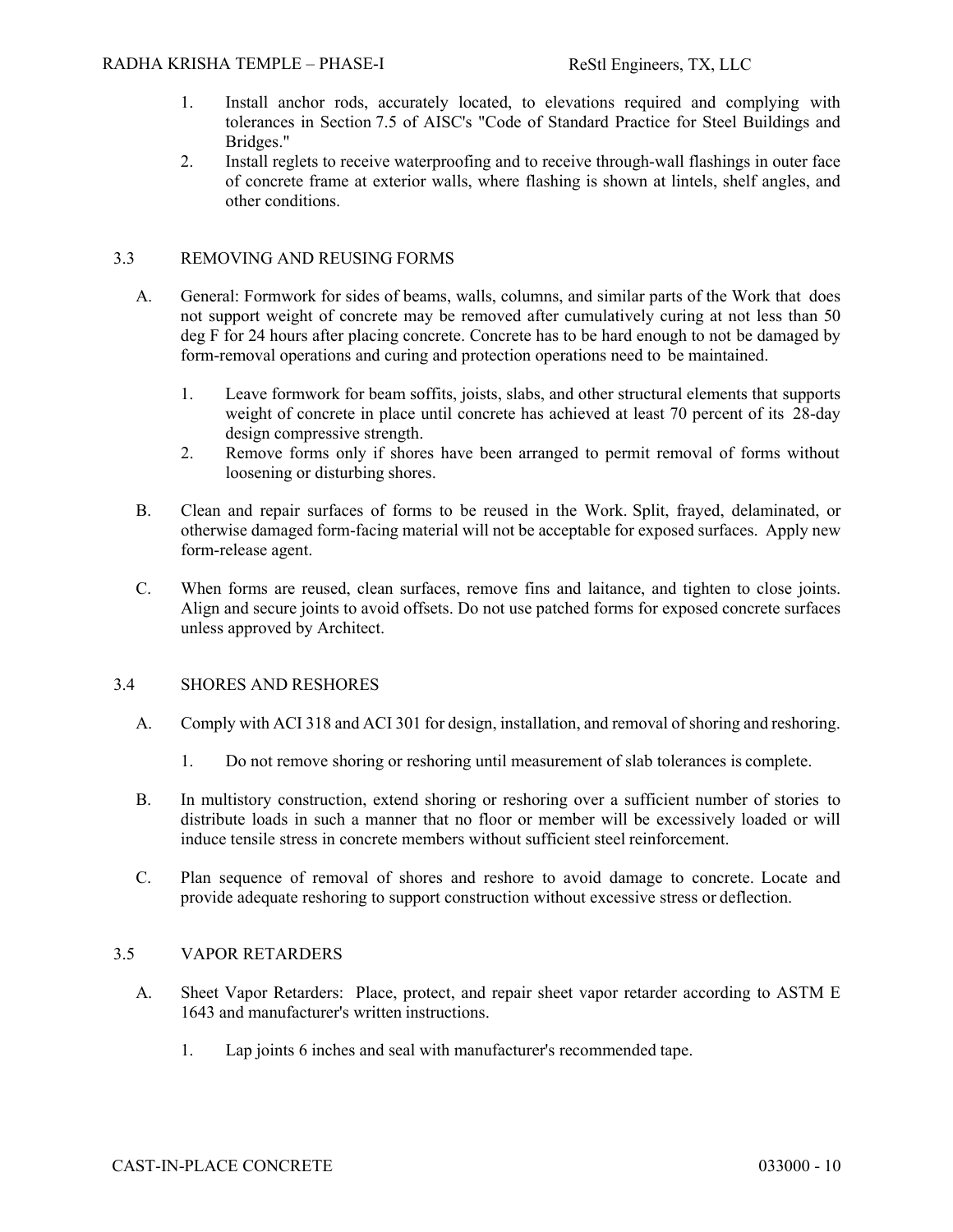# 3.6 STEEL REINFORCEMENT

- A. General: Comply with CRSI's "Manual of Standard Practice" for placing reinforcement.
	- 1. Do not cut or puncture vapor retarder. Repair damage and reseal vapor retarder before placing concrete.
- B. Clean reinforcement of loose rust and mill scale, earth, ice, and other foreign materials that would reduce bond to concrete.
- C. Accurately position, support, and secure reinforcement against displacement. Locate and support reinforcement with bar supports to maintain minimum concrete cover. Do not tack weld crossing reinforcing bars.
	- 1. Weld reinforcing bars according to AWS D1.4, where indicated.
- D. Set wire ties with ends directed into concrete, not toward exposed concrete surfaces.
- E. Install welded wire reinforcement in longest practicable lengths on bar supports spaced to minimize sagging. Lap edges and ends of adjoining sheets at least one mesh spacing. Offset laps of adjoining sheet widths to prevent continuous laps in either direction. Lace overlaps with wire.

# 3.7 JOINTS

- A. General: Construct joints true to line with faces perpendicular to surface plane of concrete.
- B. Construction Joints: Install so strength and appearance of concrete are not impaired, at locations indicated or as approved by Architect.
	- 1. Place joints perpendicular to main reinforcement. Continue reinforcement across construction joints unless otherwise indicated. Do not continue reinforcement through sides of strip placements of floors and slabs.
	- 2. Form keyed joints as indicated. Embed keys at least 1-1/2 inches into concrete.
	- 3. Locate joints for beams, slabs, joists, and girders in the middle third of spans. Offset joints in girders a minimum distance of twice the beam width from a beam-girder intersection.
	- 4. Use a bonding agent at locations where fresh concrete is placed against hardened or partially hardened concrete surfaces.
	- 5. Use epoxy-bonding adhesive at locations where fresh concrete is placed against hardened or partially hardened concrete surfaces.
- C. Contraction Joints in Slabs-on-Grade: Form weakened-plane contraction joints, sectioning concrete into areas as indicated. Construct contraction joints for a depth equal to at least onefourth of concrete thickness as follows:
	- 1. Sawed Joints: Form contraction joints with power saws equipped with shatterproof abrasive or diamond-rimmed blades. Cut 1/8-inch wide joints into concrete when cutting action will not tear, abrade, or otherwise damage surface and before concrete develops random contraction cracks.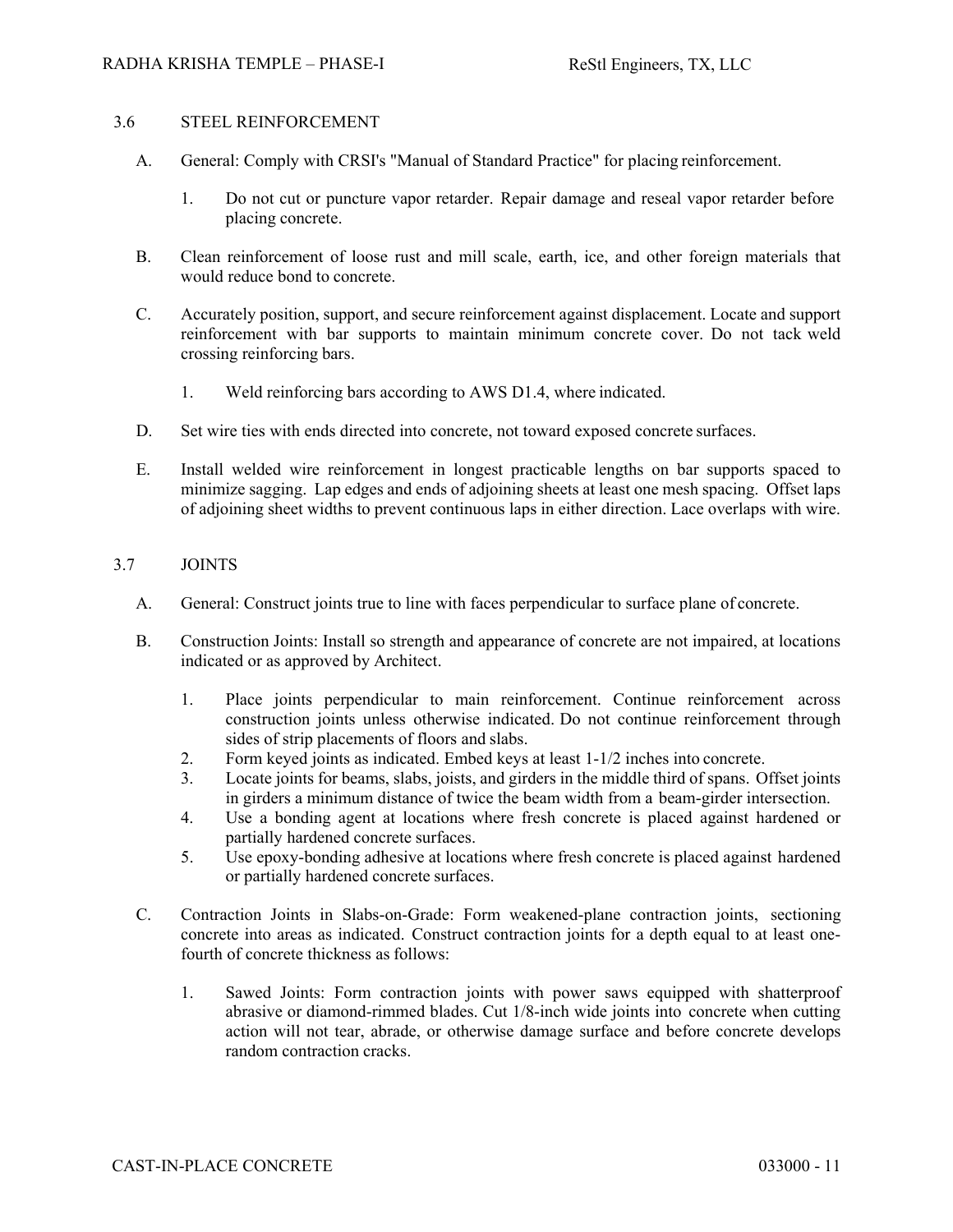- D. Isolation Joints in Slabs-on-Grade: After removing formwork, install joint-filler strips at slab junctions with vertical surfaces, such as column pedestals, foundation walls, grade beams, and other locations, as indicated.
	- 1. Extend joint-filler strips full width and depth of joint, terminating flush with finished concrete surface unless otherwise indicated.
	- 2. Terminate full-width joint-filler strips not less than 1/2 inch or more than 1 inch below finished concrete surface where joint sealants, specified in Division 07 Section "Joint Sealants," are indicated.
	- 3. Install joint-filler strips in lengths as long as practicable. Where more than one length is required, lace or clip sections together.
- E. Doweled Joints: Install dowel bars and support assemblies at joints where indicated. Lubricate or asphalt coat one-half of dowel length to prevent concrete bonding to one side of joint.

# 3.8 WATERSTOPS

A. Self-Expanding Strip Waterstops: Install in construction joints and at other locations indicated, according to manufacturer's written instructions, adhesive bonding, mechanically fastening, and firmly pressing into place. Install in longest lengths practicable.

# 3.9 CONCRETE PLACEMENT

- A. Before placing concrete, verify that installation of formwork, reinforcement, and embedded items is complete and that required inspections have been performed.
- B. Do not add water to concrete during delivery, at Project site, or during placement unless approved by Architect.
- C. Deposit concrete continuously in one layer or in horizontal layers of such thickness that no new concrete will be placed on concrete that has hardened enough to cause seams or planes of weakness. If a section cannot be placed continuously, provide construction joints as indicated. Deposit concrete to avoid segregation.
	- 1. Deposit concrete in horizontal layers of depth to not exceed formwork design pressures and in a manner to avoid inclined construction joints.
	- 2. Consolidate placed concrete with mechanical vibrating equipment according to ACI 301.
	- 3. Do not use vibrators to transport concrete inside forms. Insert and withdraw vibrators vertically at uniformly spaced locations to rapidly penetrate placed layer and at least 6 inches into preceding layer. Do not insert vibrators into lower layers of concrete that have begun to lose plasticity. At each insertion, limit duration of vibration to time necessary to consolidate concrete and complete embedment of reinforcement and other embedded items without causing mixture constituents to segregate.
- D. Deposit and consolidate concrete for floors and slabs in a continuous operation, within limits of construction joints, until placement of a panel or section is complete.
	- 1. Consolidate concrete during placement operations so concrete is thoroughly worked around reinforcement and other embedded items and into corners.
	- 2. Maintain reinforcement in position on chairs during concrete placement.
	- 3. Screed slab surfaces with a straightedge and strike off to correct elevations.
	- 4. Slope surfaces uniformly to drains where required.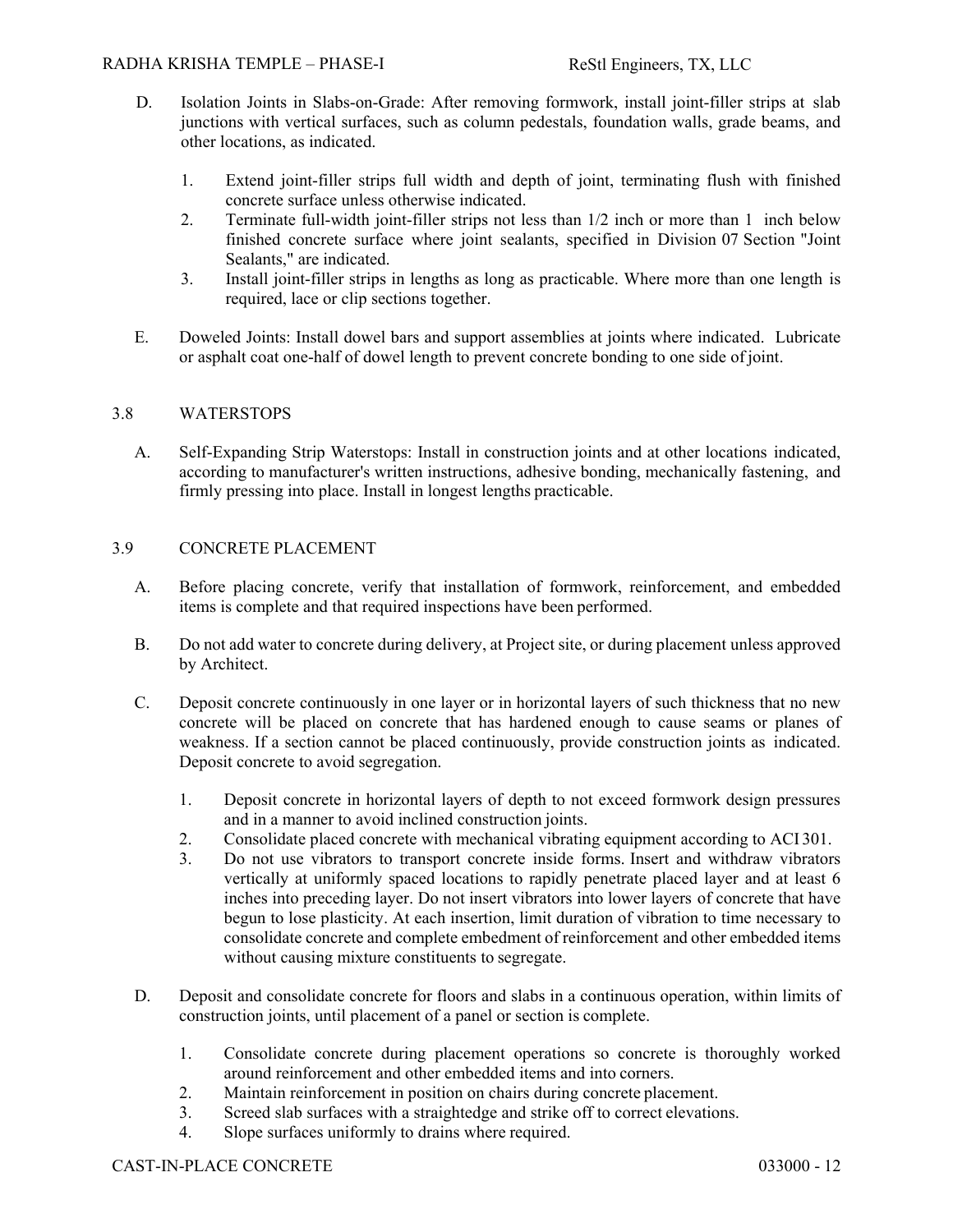# RADHA KRISHA TEMPLE – PHASE-I ReStl Engineers, TX, LLC

- 5. Begin initial floating using bull floats or darbies to form a uniform and open-textured surface plane, before excess bleedwater appears on the surface. Do not further disturb slab surfaces before starting finishing operations.
- E. Cold-Weather Placement: Comply with ACI 306.1 and as follows. Protect concrete work from physical damage or reduced strength that could be caused by frost, freezing actions, or low temperatures.
	- 1. When average high and low temperature is expected to fall below 40 deg F for three successive days, maintain delivered concrete mixture temperature within the temperature range required by ACI 301.
	- 2. Do not use frozen materials or materials containing ice or snow. Do not place concrete on frozen subgrade or on subgrade containing frozen materials.
	- 3. Do not use calcium chloride, salt, or other materials containing antifreeze agents or chemical accelerators unless otherwise specified and approved in mixture designs.
- F. Hot-Weather Placement: Comply with ACI 301 and as follows:
	- 1. Maintain concrete temperature below 90 deg F at time of placement. Chilled mixing water or chopped ice may be used to control temperature, provided water equivalent of ice is calculated to total amount of mixing water. Using liquid nitrogen to cool concrete is Contractor's option.
	- 2. Fog-spray forms, steel reinforcement, and subgrade just before placing concrete. Keep subgrade uniformly moist without standing water, soft spots, or dry areas.

#### 3.10 FINISHING FORMED SURFACES

- A. Rough-Formed Finish: As-cast concrete texture imparted by form-facing material with tie holes and defects repaired and patched. Remove fins and other projections that exceed specified limits on formed-surface irregularities.
	- 1. Apply to concrete surfaces not exposed to public view.
- B. Smooth-Formed Finish: As-cast concrete texture imparted by form-facing material, arranged in an orderly and symmetrical manner with a minimum of seams. Repair and patch tie holes and defects. Remove fins and other projections that exceed specified limits on formed-surface irregularities.
	- 1. Apply to concrete surfaces exposed to public view, to receive a rubbed finish.
- C. Rubbed Finish: Apply the following to smooth-formed finished as-cast concrete where indicated:
	- 1. Smooth-Rubbed Finish: Not later than one day after form removal, moisten concrete surfaces and rub with carborundum brick or another abrasive until producing a uniform color and texture. Do not apply cement grout other than that created by the rubbing process.
- D. Related Unformed Surfaces: At tops of walls, horizontal offsets, and similar unformed surfaces adjacent to formed surfaces, strike off smooth and finish with a texture matching adjacent formed surfaces. Continue final surface treatment of formed surfaces uniformly across adjacent unformed surfaces unless otherwise indicated.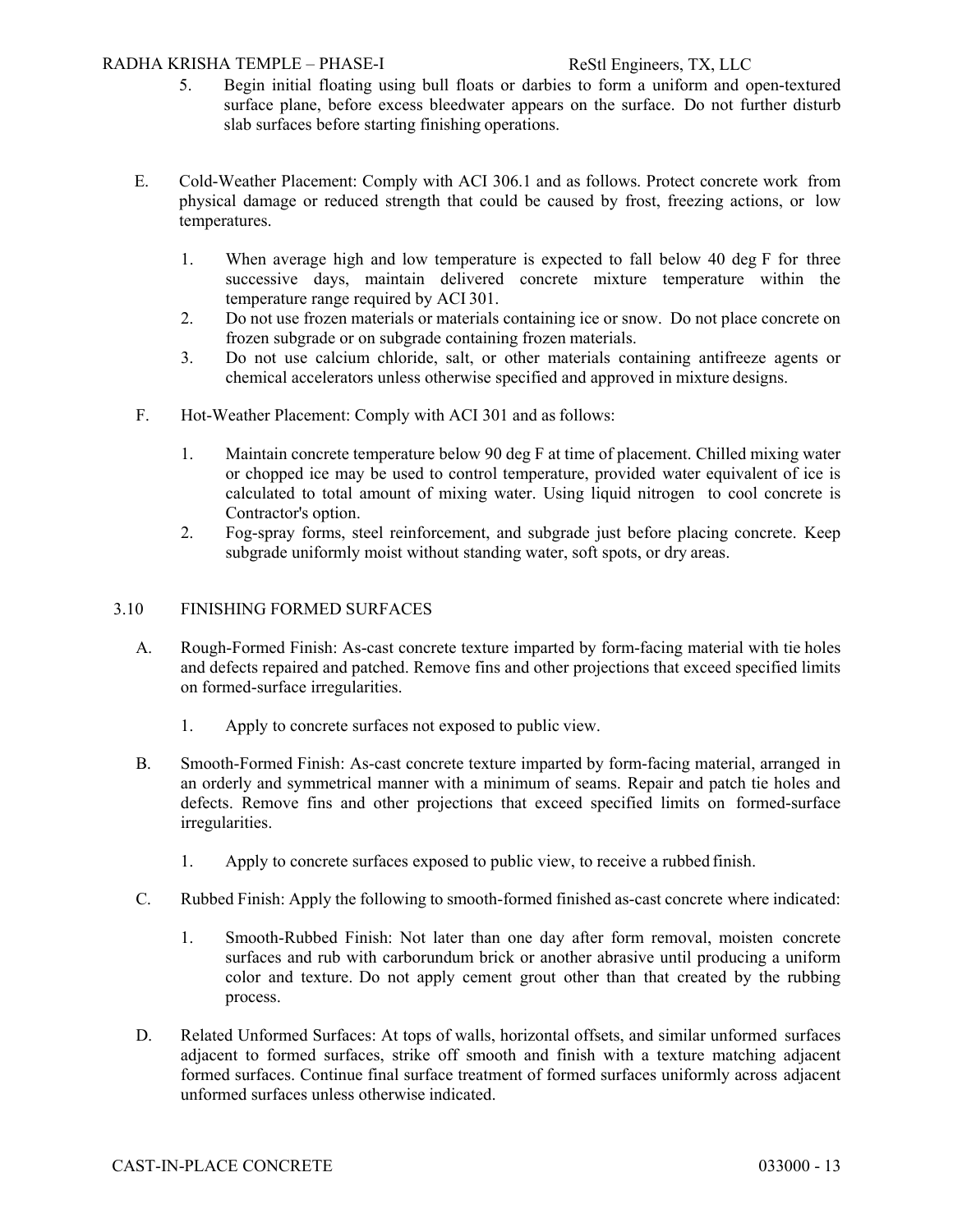#### RADHA KRISHA TEMPLE – PHASE-I Restl Engineers, TX, LLC

# 3.11 FINISHING FLOORS AND SLABS

- A. General: Comply with ACI 302.1R recommendations for screeding, restraightening, and finishing operations for concrete surfaces. Do not wet concrete surfaces.
- B. Scratch Finish: While still plastic, texture concrete surface that has been screeded and bullfloated or darbied. Use stiff brushes, brooms, or rakes to produce a profile amplitude of 1/4 inch in one direction.
	- 1. Apply scratch finish to surfaces indicated.
- C. Float Finish: Consolidate surface with power-driven floats or by hand floating if area is small or inaccessible to power driven floats. Restraighten, cut down high spots, and fill low spots. Repeat float passes and restraightening until surface is left with a uniform, smooth, granular texture.
	- 1. Apply float finish to surfaces to receive trowel finish.
- D. Trowel Finish: After applying float finish, apply first troweling and consolidate concrete by hand or power-driven trowel. Continue troweling passes and restraighten until surface is free of trowel marks and uniform in texture and appearance. Grind smooth any surface defects that would telegraph through applied coatings or floor coverings.
	- 1. Apply a trowel finish to surfaces indicated, exposed to view or to be covered with resilient flooring, carpet, ceramic or quarry tile set over a cleavage membrane, paint, or another thin-film-finish coating system.
	- 2. Finish and measure surface so gap at any point between concrete surface and an unleveled, freestanding, 10-ft. long straightedge resting on two high spots and placed anywhere on the surface does not exceed 1/8 inch.
- E. Trowel and Fine-Broom Finish: Apply a first trowel finish to surfaces indicated or where ceramic or quarry tile is to be installed by either thickset or thin-set method. While concrete is still plastic, slightly scarify surface with a fine broom.
	- 1. Comply with flatness and levelness tolerances for trowel-finished floor surfaces.
- F. Broom Finish: Apply a broom finish to exterior concrete platforms, steps, ramps, and elsewhere as indicated.
	- 1. Immediately after float finishing, slightly roughen trafficked surface by brooming with fiber-bristle broom perpendicular to main traffic route. Coordinate required final finish with Architect before application.

#### 3.12 MISCELLANEOUS CONCRETE ITEMS

A. Filling In: Fill in holes and openings left in concrete structures after work of other trades is in place unless otherwise indicated. Mix, place, and cure concrete, as specified, to blend with inplace construction. Provide other miscellaneous concrete filling indicated or required to complete the Work.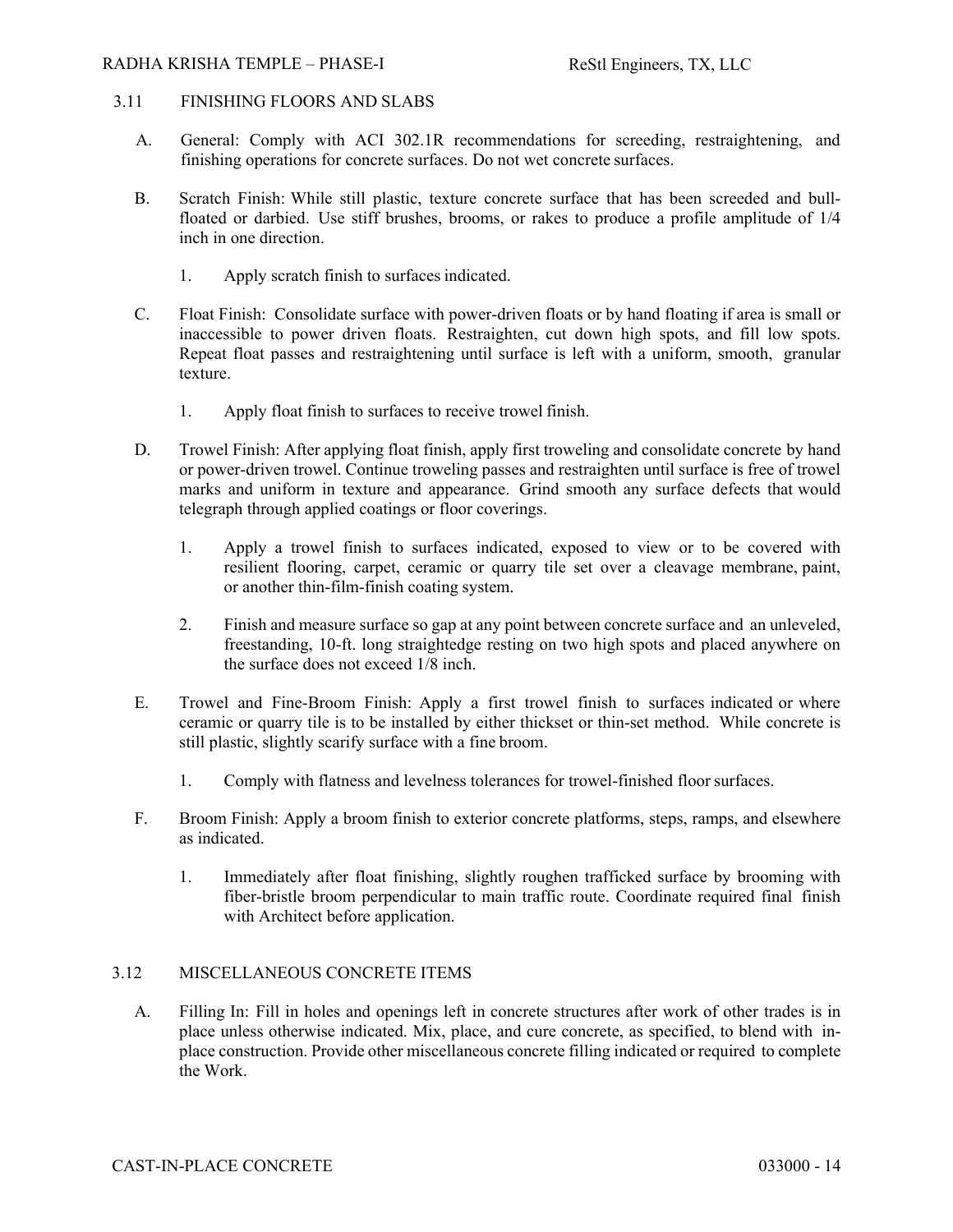- B. Curbs: Provide monolithic finish to interior curbs by stripping forms while concrete is still green and by steel-troweling surfaces to a hard, dense finish with corners, intersections, and terminations slightly rounded.
- C. Equipment Bases and Foundations: Provide machine and equipment bases and foundations as shown on Drawings. Set anchor bolts for machines and equipment at correct elevations, complying with diagrams or templates from manufacturer furnishing machines and equipment.

# 3.13 CONCRETE PROTECTING AND CURING

- A. General: Protect freshly placed concrete from premature drying and excessive cold or hot temperatures. Comply with ACI 306.1 for cold-weather protection and ACI 301 for hot- weather protection during curing.
- B. Evaporation Retarder: Apply evaporation retarder to unformed concrete surfaces if hot, dry, or windy conditions cause moisture loss approaching 0.2 lb/sq. ft. x h before and during finishing operations. Apply according to manufacturer's written instructions after placing, screeding, and bull floating or darbying concrete, but before float finishing.
- C. Formed Surfaces: Cure formed concrete surfaces, including underside of beams, supported slabs, and other similar surfaces. If forms remain during curing period, moist cure after loosening forms. If removing forms before end of curing period, continue curing for the remainder of the curing period.
- D. Unformed Surfaces: Begin curing immediately after finishing concrete. Cure unformed surfaces, including floors and slabs, concrete floor toppings, and other surfaces.
- E. Cure concrete according to ACI 308.1, by one or a combination of the following methods:
	- 1. Moisture Curing: Keep surfaces continuously moist for not less than seven days with the following materials:
		- a. Water.
		- b. Continuous water-fog spray.
		- c. Absorptive cover, water saturated, and kept continuously wet. Cover concrete surfaces and edges with 12-inch lap over adjacent absorptive covers.
	- 2. Moisture-Retaining-Cover Curing: Cover concrete surfaces with moisture-retaining cover for curing concrete, placed in widest practicable width, with sides and ends lapped at least 12 inches, and sealed by waterproof tape or adhesive. Cure for not less than seven days. Immediately repair any holes or tears during curing period using cover material and waterproof tape.
		- a. Moisture cure or use moisture-retaining covers to cure all concrete slabs.

# 3.14 JOINT FILLING

- A. Prepare, clean, and install joint filler according to manufacturer's written instructions.
	- 1. Defer joint filling until concrete has aged at least one month. Do not fill joints until construction traffic has permanently ceased.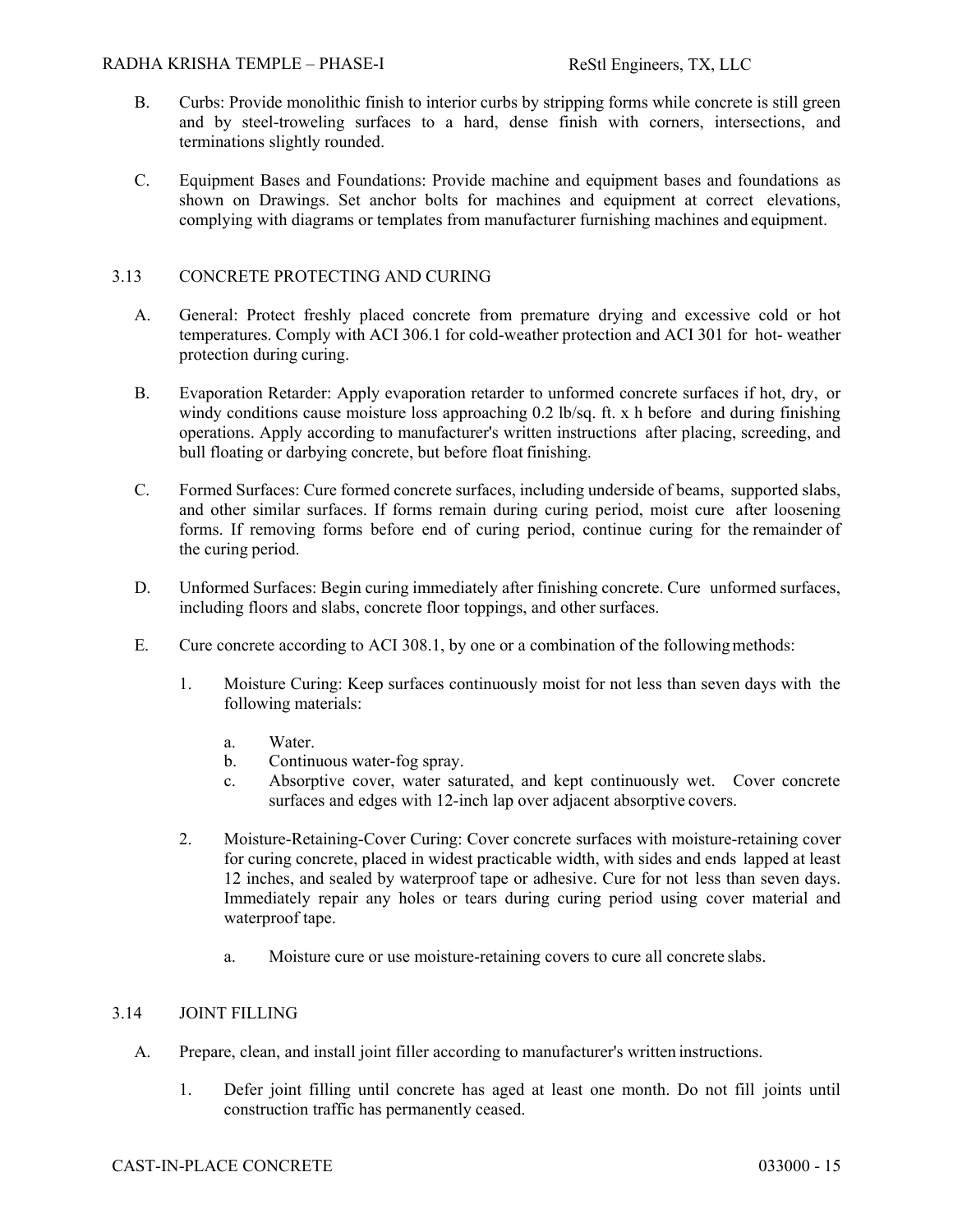- B. Remove dirt, debris, saw cuttings, curing compounds, and sealers from joints; leave contact faces of joint clean and dry.
- C. Install semirigid joint filler full depth in saw-cut joints and at least 2 inches deep in formed joints. Overfill joint and trim joint filler flush with top of joint after hardening.

# 3.15 CONCRETE SURFACE REPAIRS

- A. Defective Concrete: Repair and patch defective areas when approved by Architect. Remove and replace concrete that cannot be repaired and patched to Architect's approval.
- B. Patching Mortar: Mix dry-pack patching mortar, consisting of one part portland cement to two and one-half parts fine aggregate passing a No. 16 sieve, using only enough water for handling and placing.
- C. Repairing Formed Surfaces: Surface defects include color and texture irregularities, cracks, spalls, air bubbles, honeycombs, rock pockets, fins and other projections on the surface, and stains and other discolorations that cannot be removed by cleaning.
	- 1. Immediately after form removal, cut out honeycombs, rock pockets, and voids more than 1/2 inch in any dimension to solid concrete. Limit cut depth to 3/4 inch. Make edges of cuts perpendicular to concrete surface. Clean, dampen with water, and brush-coat holes and voids with bonding agent. Fill and compact with patching mortar before bonding agent has dried. Fill form-tie voids with patching mortar or cone plugs secured in place with bonding agent.
	- 2. Repair defects on surfaces exposed to view by blending white portland cement and standard portland cement so that, when dry, patching mortar will match surrounding color. Patch a test area at inconspicuous locations to verify mixture and color match before proceeding with patching. Compact mortar in place and strike off slightly higher than surrounding surface.
	- 3. Repair defects on concealed formed surfaces that affect concrete's durability and structural performance as determined by Architect.
- D. Repairing Unformed Surfaces: Test unformed surfaces, such as floors and slabs, for finish and verify surface tolerances specified for each surface. Correct low and high areas. Test surfaces sloped to drain for trueness of slope and smoothness; use a sloped template.
	- 1. Repair finished surfaces containing defects. Surface defects include spalls, popouts, honeycombs, rock pockets, crazing and cracks in excess of 0.01 inch wide or that penetrate to reinforcement or completely through unreinforced sections regardless of width, and other objectionable conditions.
	- 2. After concrete has cured at least 14 days, correct high areas by grinding.
	- 3. Correct localized low areas during or immediately after completing surface finishing operations by cutting out low areas and replacing with patching mortar. Finish repaired areas to blend into adjacent concrete.
	- 4. Correct other low areas scheduled to receive floor coverings with a repair underlayment. Prepare, mix, and apply repair underlayment and primer according to manufacturer's written instructions to produce a smooth, uniform, plane, and level surface. Feather edges to match adjacent floor elevations.
	- 5. Correct other low areas scheduled to remain exposed with a repair topping. Cut out low areas to ensure a minimum repair topping depth of 1/4 inch to match adjacent floor elevations. Prepare, mix, and apply repair topping and primer according to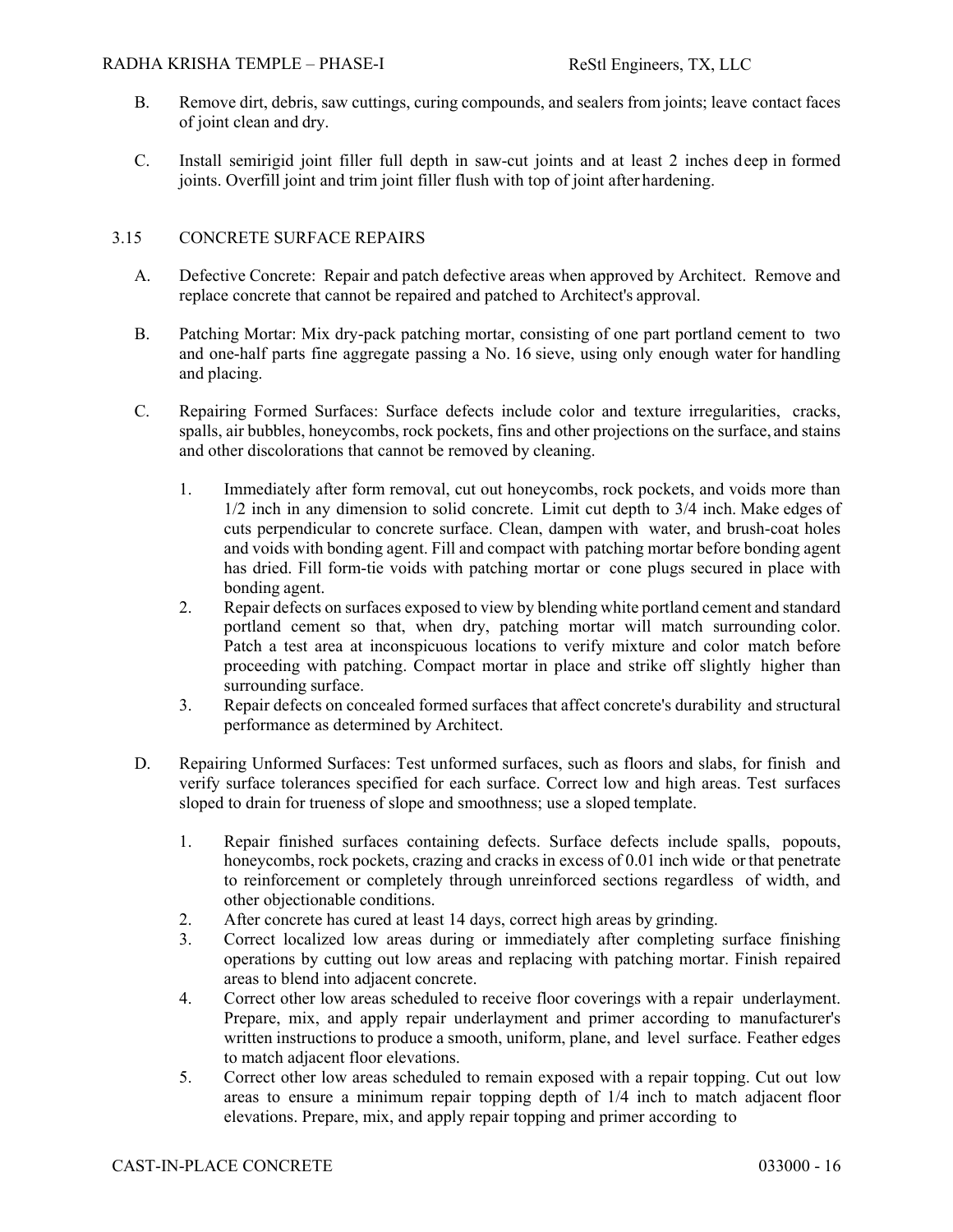manufacturer's written instructions to produce a smooth, uniform, plane, and level surface.

- 6. Repair defective areas, except random cracks and single holes 1 inch or less in diameter, by cutting out and replacing with fresh concrete. Remove defective areas with clean, square cuts and expose steel reinforcement with at least a 3/4-inch clearance all around. Dampen concrete surfaces in contact with patching concrete and apply bonding agent. Mix patching concrete of same materials and mixture as original concrete except without coarse aggregate. Place, compact, and finish to blend with adjacent finished concrete. Cure in same manner as adjacent concrete.
- 7. Repair random cracks and single holes 1 inch or less in diameter with patching mortar. Groove top of cracks and cut out holes to sound concrete and clean off dust, dirt, and loose particles. Dampen cleaned concrete surfaces and apply bonding agent. Place patching mortar before bonding agent has dried. Compact patching mortar and finish to match adjacent concrete. Keep patched area continuously moist for at least 72 hours.
- E. Perform structural repairs of concrete, subject to Architect's approval, using epoxy adhesive and patching mortar.
- F. Repair materials and installation not specified above may be used, subject to Architect's approval.

# 3.16 FIELD QUALITY CONTROL

- A. Testing and Inspecting: Engage a special inspector to perform field tests and inspections and prepare test reports.
- B. Inspections:
	- 1. Steel reinforcement placement.
	- 2. Steel reinforcement welding.
	- 3. Headed bolts and studs.
	- 4. Verification of use of required design mixture.
	- 5. Concrete placement, including conveying and depositing.
	- 6. Curing procedures and maintenance of curing temperature.
	- 7. Verification of concrete strength before removal of shores and forms from beams and slabs.
- C. Concrete Tests: Testing of composite samples of fresh concrete obtained according to ASTM C 172 shall be performed according to the following requirements:
	- 1. Testing Frequency: Obtain one composite sample for each day's pour of each concrete mixture exceeding 5 cu. yd., but less than 25 cu. yd., plus one set for each additional 50 cu. yd. or fraction thereof.
		- a. When frequency of testing will provide fewer than five compressive-strength tests for each concrete mixture, testing shall be conducted from at least five randomly selected batches or from each batch if fewer than five are used.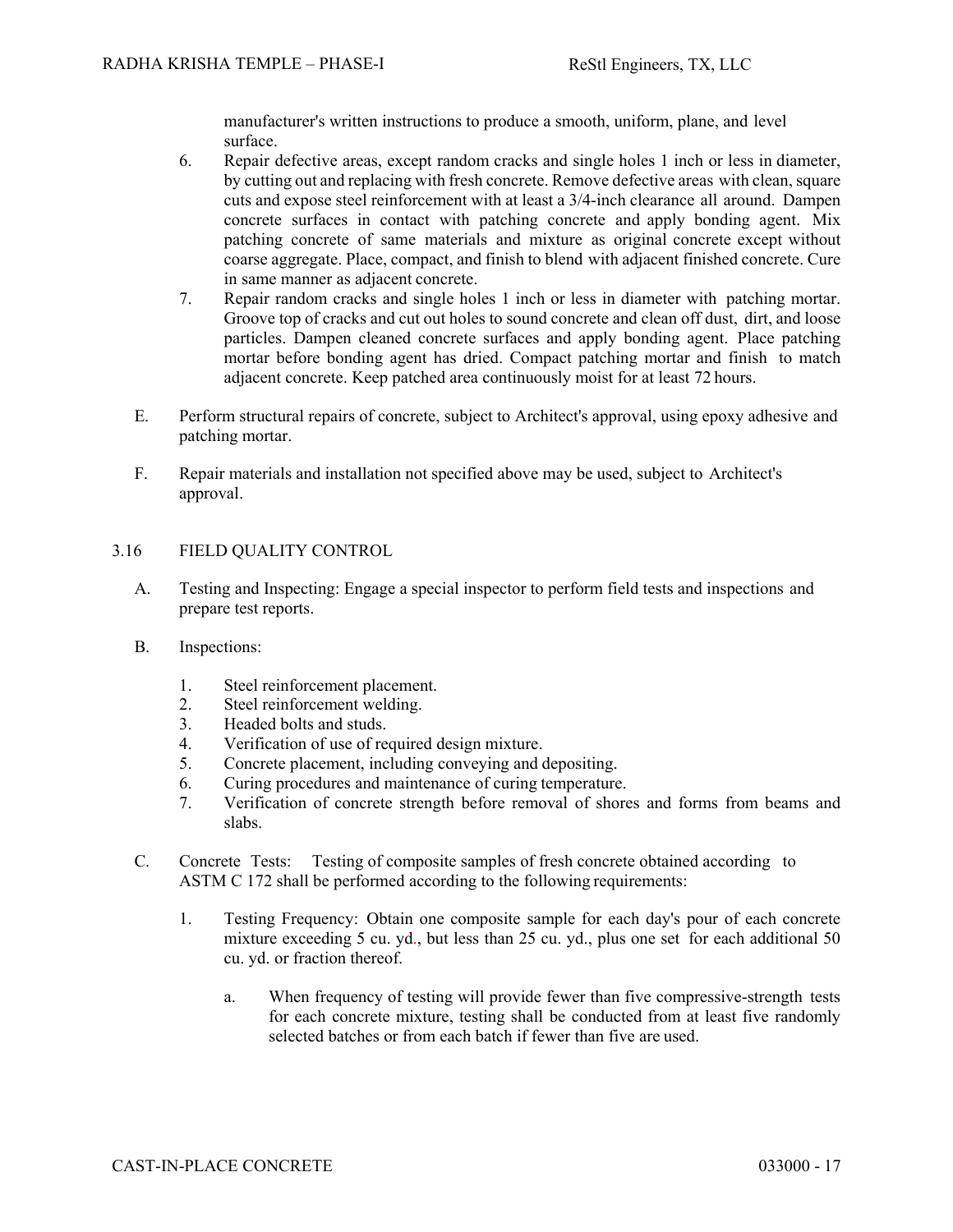- 2. Slump: ASTM C 143; one test at point of placement for each composite sample, but not less than one test for each day's pour of each concrete mixture. Perform additional tests when concrete consistency appears to change.
- 3. Air Content: ASTM C 231, pressure method, for normal-weight concrete; ASTM C 173, volumetric method, for structural lightweight concrete**;** one test for each composite sample, but not less than one test for each day's pour of each concrete mixture.
- 4. Concrete Temperature: ASTM C 1064; one test hourly when air temperature is 40 deg F and below and when 80 deg F and above, and one test for each composite sample.
- 5. Unit Weight: ASTM C 567, fresh unit weight of structural lightweight concrete; one test for each composite sample, but not less than one test for each day's pour of each concrete mixture.
- 6. Compression Test Specimens: ASTM C 31.
	- a. Cast and laboratory cure two sets of two standard cylinder specimens for each composite sample.
- 7. Compressive-Strength Tests: ASTM C 39; test one set of two laboratory-cured specimens at 7 days and one set of two specimens at 28 days.
	- a. Test one set of two field-cured specimens at 7 days and one set of two specimens at 28 days.
	- b. A compressive-strength test shall be the average compressive strength from a set of two specimens obtained from same composite sample and tested at age indicated.
- 8. Strength of each concrete mixture will be satisfactory if every average of any three consecutive compressive-strength tests equals or exceeds specified compressive strength and no compressive-strength test value falls below specified compressive strength by more than 500 psi.
- 9. Test results shall be reported in writing to Architect, concrete manufacturer, and Contractor within 48 hours of testing. Reports of compressive-strength tests shall contain Project identification name and number, date of concrete placement, name of concrete testing and inspecting agency, location of concrete batch in Work, design compressive strength at 28 days, concrete mixture proportions and materials, compressive breaking strength, and type of break for both 7- and 28-day tests.
- 10. Nondestructive Testing: Impact hammer, sonoscope, or other nondestructive device may be permitted by Architect but will not be used as sole basis for approval or rejection of concrete.
- 11. Additional Tests: Testing and inspecting agency shall make additional tests of concrete when test results indicate that slump, air entrainment, compressive strengths, or other requirements have not been met, as directed by Architect. Testing and inspecting agency may conduct tests to determine adequacy of concrete by cored cylinders complying with ASTM C 42/C 42M or by other methods as directed by Architect.
- 12. Additional testing and inspecting, at Contractor's expense, will be performed to determine compliance of replaced or additional work with specified requirements.
- 13. Correct deficiencies in the Work that test reports and inspections indicate do not comply with the Contract Documents.

# END OF SECTION 033000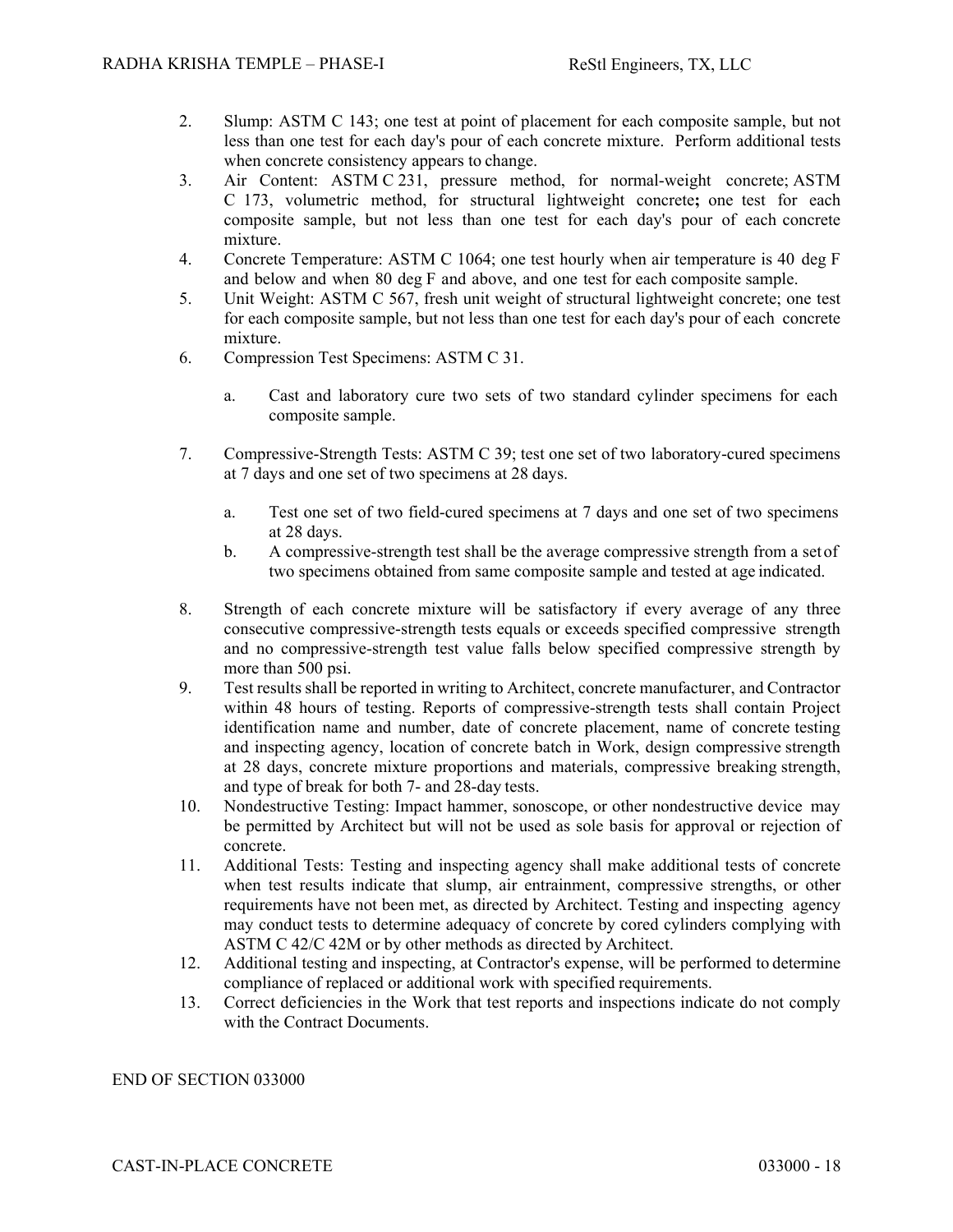# SECTION 034713 - TILT-UP CONCRETE

# PART 1 - GENERAL

# 1.1 RELATED DOCUMENTS

A. Drawings and general provisions of the Contract, including General and Supplementary Conditions and Division 01 Specification Sections, apply to this Section.

#### 1.2 SUMMARY

- A. Section includes load-bearing, tilt-up concrete, including the following:
	- 1. Monolithic panels.
- B. Related Requirements:
	- 1. Division 03 Section "Architectural Concrete" for specially finished formed concrete.
	- 2. Division 07 Section "Sheet Metal Flashing and Trim" for flashing receivers and reglets.

#### 1.3 DEFINITIONS

- A. Face-down Surface: Concealed surface of as-cast, tilt-up panel formed against the casting slab.
- B. Face-up Surface: Exposed upper surface of as-cast, tilt-up panel.
- C. Reveal: Projection of the coarse aggregate from the matrix after exposure.

#### 1.4 PREINSTALLATION MEETINGS

- A. Preinstallation Conference: Conduct conference at Project site.
	- 1. Before submitting design mixes, review concrete design mixture and examine procedures for ensuring quality of concrete materials. Require representatives of each entity directly concerned with tilt-up concrete to attend, including the following:
		- a. Contractor's superintendent.
		- b. Independent testing agency responsible for concrete design mixtures.
		- c. Ready-mix concrete manufacturer.
		- d. Tilt-up concrete subcontractor.
	- 2. Review special inspection procedures; testing and inspecting agency procedures for field quality control; tilt-up concrete finishes and finishing; cold- and hot-weather concreting procedures; curing procedures; casting-slab construction, flatness and levelness, finish, and joint requirements; steel reinforcement installation; hoisting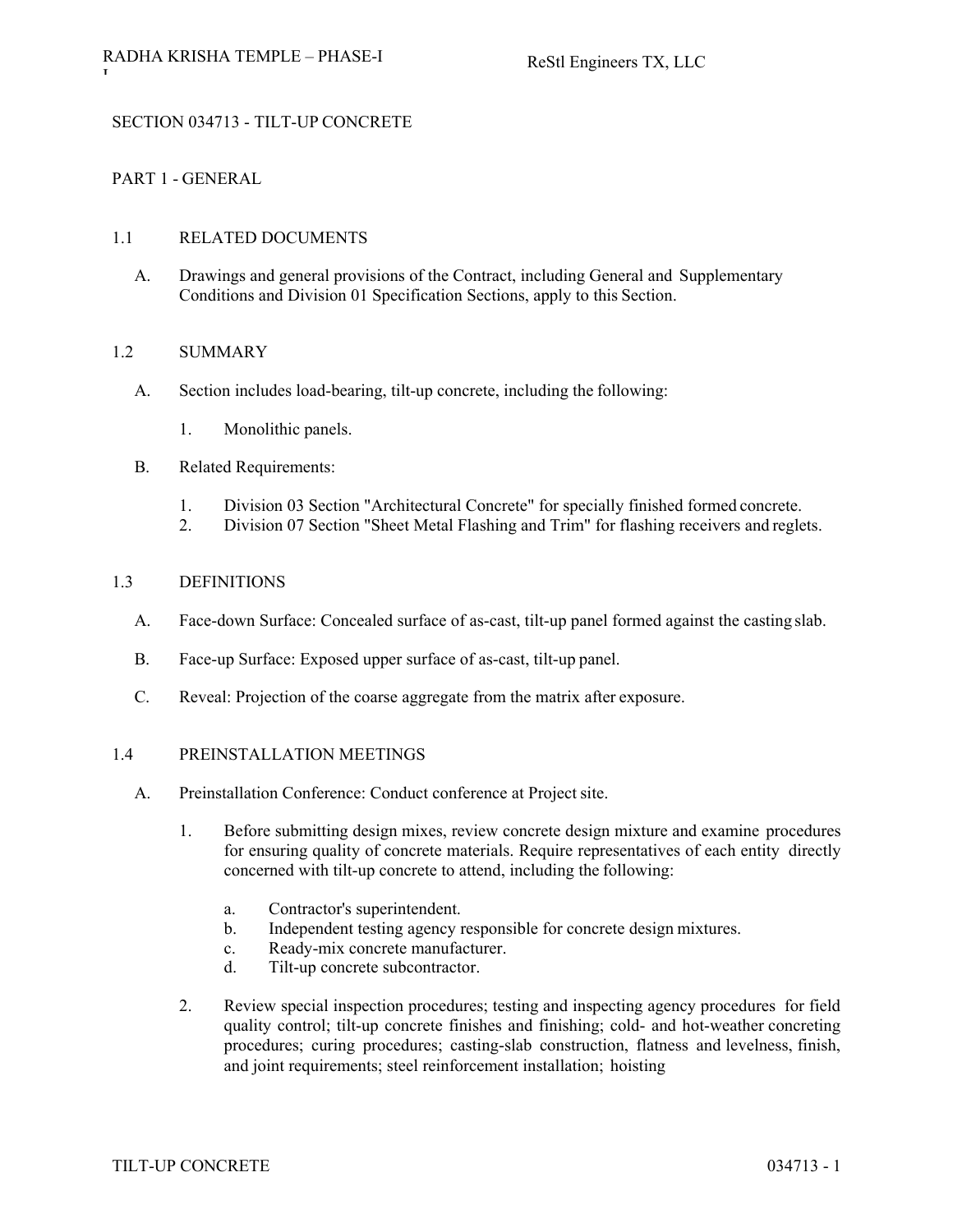and erection plans; measurement of fabrication and erection tolerances; tilt-up concrete repair procedures; and tilt-up concrete protection.

#### 1.5 ACTION SUBMITTALS

- A. Product Data: For each type of product.
- B. Design Mixtures: For each concrete mixture. Submit alternate design mixtures when characteristics of materials, Project conditions, weather, test results, or other circumstances warrant adjustments.
- C. Shop Drawings: Detail fabrication and installation of tilt-up concrete units. Indicate panel locations, plans, elevations, dimensions, shapes, cross sections, and details of steel embedments.
	- 1. Include steel reinforcement, detailing fabrication, bending, and placing. Include material, grade, bar schedules, stirrup spacing, bent-bar diagrams, arrangement, and supports of concrete reinforcement.
	- 2. Include additional steel reinforcement to resist hoisting and erection stresses.
	- 3. Include locations and details of hoisting points and lifting devices for handling and erection.
	- 4. Include engineering analysis data of additional steel reinforcement and hoisting and erection details, signed and sealed by the qualified professional engineer responsible for their preparation.
	- 5. Indicate welded connections by AWS standard symbols. Detail cast-in inserts, connections, and joints, including accessories.

#### 1.6 INFORMATIONAL SUBMITTALS

- A. Qualification Data: For Installer.
- B. Welding certificates.
- C. Material Certificates: For each of the following, signed by manufacturers:
	- 1. Cementitious materials.
	- 2. Admixtures.
	- 3. Steel reinforcement and accessories.
	- 4. Bond breakers.
	- 5. Curing compounds.
	- 6. Inserts and embedments.
- D. Material Test Reports: For the following, from a qualified testing agency, indicating compliance with requirements:
	- 1. Aggregates. Include service record data indicating absence of deleterious expansion of concrete due to alkali aggregate reactivity.
- E. Field quality-control reports.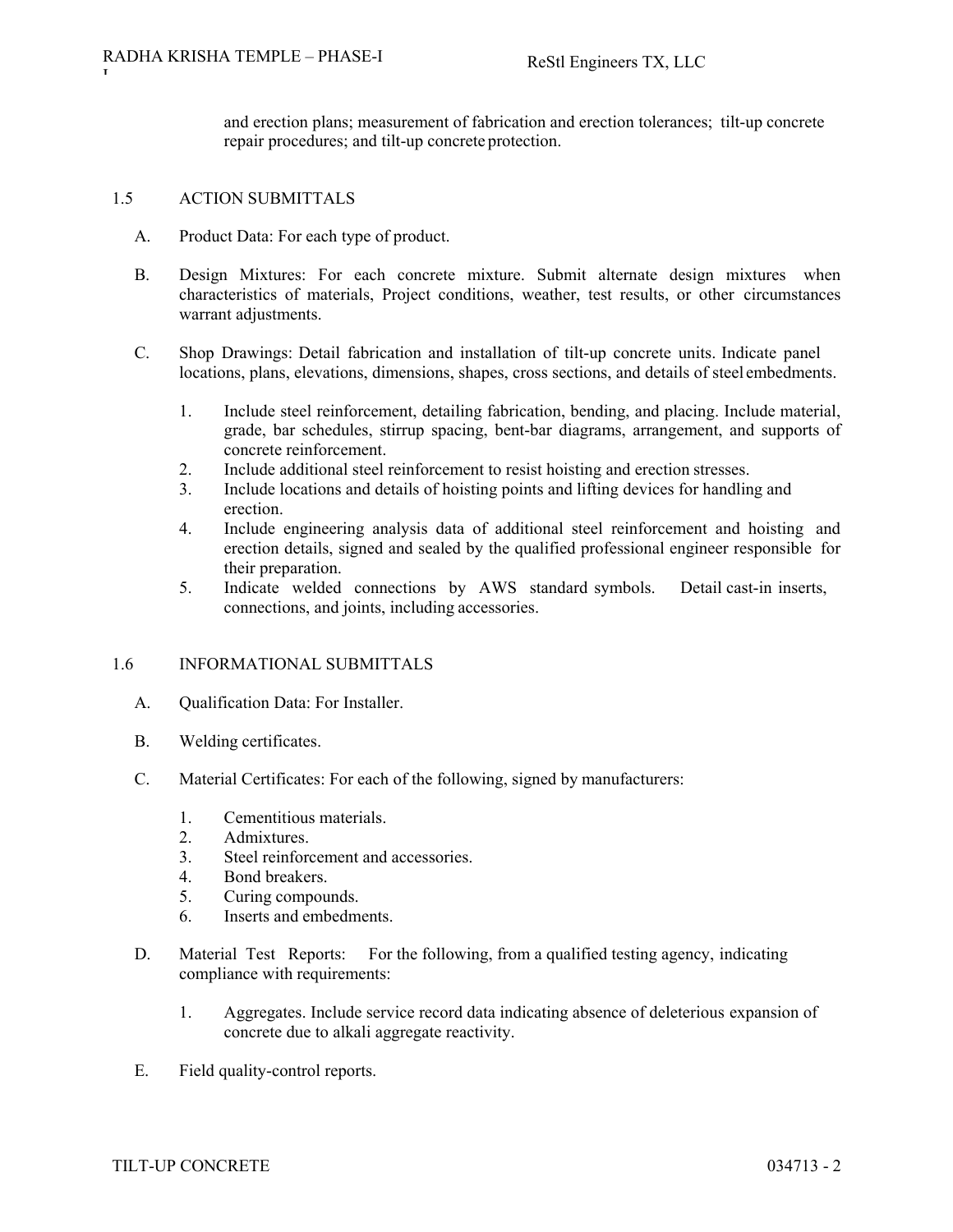#### 1.7 QUALITY ASSURANCE

- A. Manufacturer Qualifications: A firm experienced in manufacturing ready-mixed concrete products and that complies with ASTM C 94/C 94M requirements for production facilities and equipment.
	- 1. Manufacturer certified according to NRMCA's "Certification of Ready Mixed Concrete Production Facilities."
- B. Installer Qualifications: A qualified installer who employs a supervisor on Project who is an ACI-certified Tilt-up Supervisor.
- C. Testing Agency Qualifications: An independent agency, qualified according to ASTM C 1077 and ASTM E 329 for testing indicated, as documented according to ASTM E 548.
	- 1. Personnel conducting field tests shall be qualified as ACI Concrete Field Testing Technician, Grade I, according to ACI CP-1 or an equivalent certification program.
	- 2. Personnel performing laboratory tests shall be an ACI-certified Concrete Strength Testing Technician and Concrete Laboratory Testing Technician - Grade I. Testing agency laboratory supervisor shall be an ACI-certified Concrete Laboratory Testing Technician - Grade II.
- D. Welding Qualifications: Qualify procedures and personnel according to the following:
	- 1. AWS D1, "Structural Welding Code Steel."
	- 2. AWS D1.4, "Structural Welding Code Reinforcing Steel."
- E. Concrete Testing Service: Engage a qualified independent testing agency to perform material evaluation tests and to design concrete mixtures.
- F. Mockups: Cast and erect tilt-up concrete panel mockups to demonstrate typical reveals, surface finishes, texture, color, and standard of workmanship.
	- 1. Build mockup panels in the location and of the size indicated or, if not indicated, as directed by Architect.
	- 2. In presence of Architect, damage part of an exposed surface for each finish, color, and texture required, and demonstrate materials and techniques proposed for repairs to match adjacent undamaged surfaces.
	- 3. Subject to compliance with requirements, approved mockups may become part of the completed Work if undisturbed at time of Substantial Completion.

# PART 2 - PRODUCTS

# 2.1 TILT-UP CONCRETE

A. Comply with ACI 301, "Specifications for Structural Concrete," Sections 1 through 5, unless modified by requirements in the Contract Documents.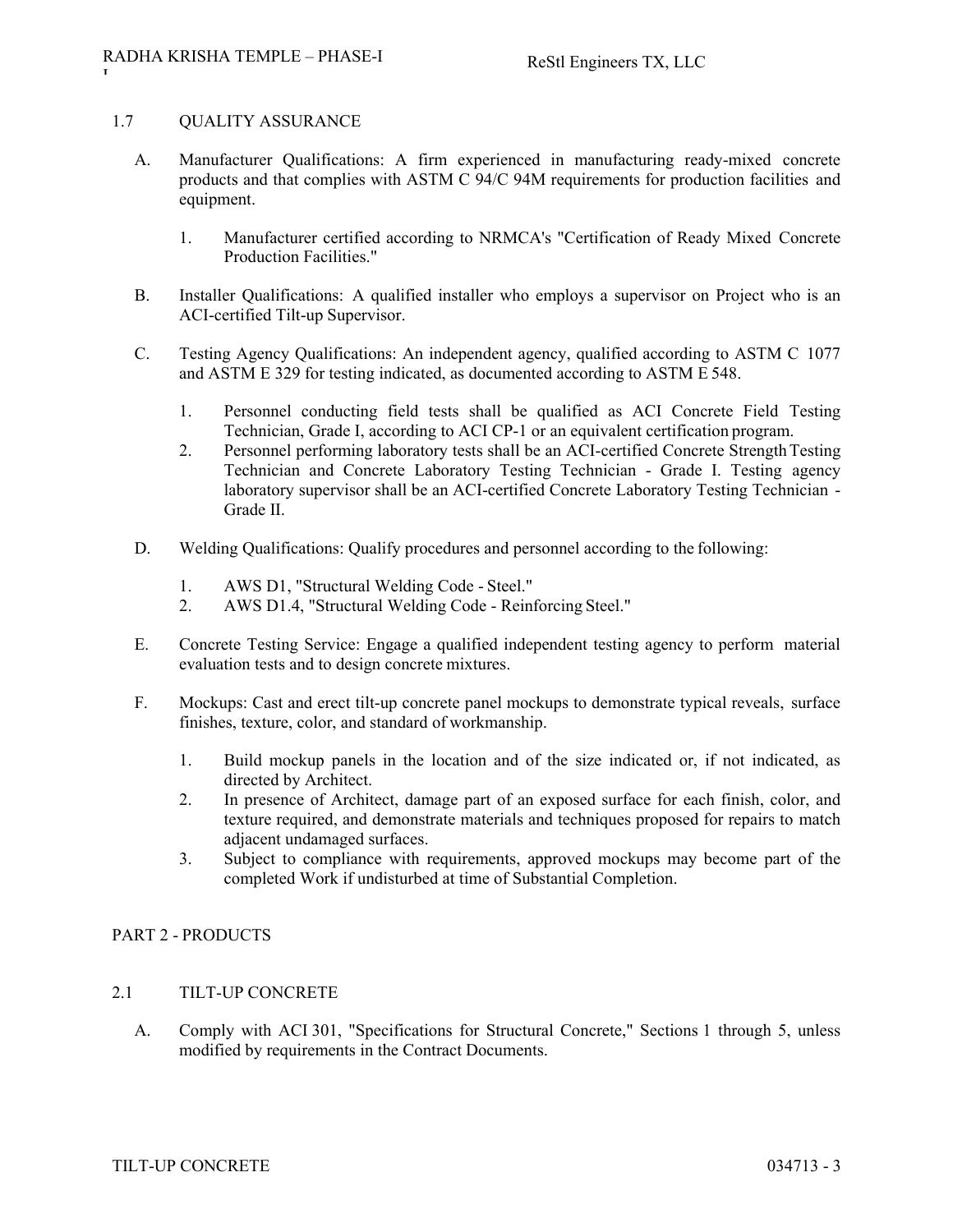B. Source Limitations: Obtain each type or class of cementitious material of the same brand from the same manufacturer's plant, obtain aggregate from one source, and obtain admixtures from one source from a single manufacturer.

# 2.2 FORMS AND ACCESSORIES

- A. Forms: Metal, dressed lumber, or other approved materials that are nonreactive with concrete and that will provide continuous, true, and smooth concrete surfaces.
- B. Chamfer Strips: Wood, metal, PVC, or rubber strips, 3/4 by 3/4 inch.
- C. Form Liners: Units of face design, texture, arrangement, and configuration indicated. Furnish with manufacturer's recommended liquid-release agent that will not bond with, stain, or adversely affect concrete surfaces and will not impair subsequent surface treatments of concrete.
- D. Reveal Strips: Metal, PVC, rubber, straight dressed wood, or plywood; with sides kerfed.
- E. Sealer: Penetrating, clear, polyurethane wood form sealer formulated to reduce absorption of bleedwater and prevent migration of set-retarding chemicals from wood or plywood.

#### 2.3 STEEL REINFORCEMENT

- A. Reinforcing Bars: ASTM A 615, Grade 60, deformed.
- B. Low-Alloy-Steel Reinforcing Bars: ASTM A 706, deformed.
- C. Plain-Steel Wire: ASTM A 82, as drawn.
- D. Plain-Steel Welded Wire Reinforcement: ASTM A 185, fabricated from as-drawn steel wire into flat sheets.
- E. Deformed-Steel Welded Wire Reinforcement: ASTM A 497, flat sheet.
- F. Bar Supports: Manufactured according to CRSI's "Manual of Standard Practice" of plastic or CRSI Class 1 plastic-protected steel wire or Class 2 stainless-steel wire.

#### 2.4 CONCRETE MATERIALS

- A. Cementitious Material: Use the following cementitious materials, of the same type, brand, and source, throughout Project:
	- 1. Portland Cement: ASTM C 150, Type I. Supplement with the following**:**
		- a. Fly Ash: ASTM C 618, Class F.
- B. Coarse Aggregate: ASTM C 33, Class 4M coarse aggregate or better, graded. Provide aggregates from single source.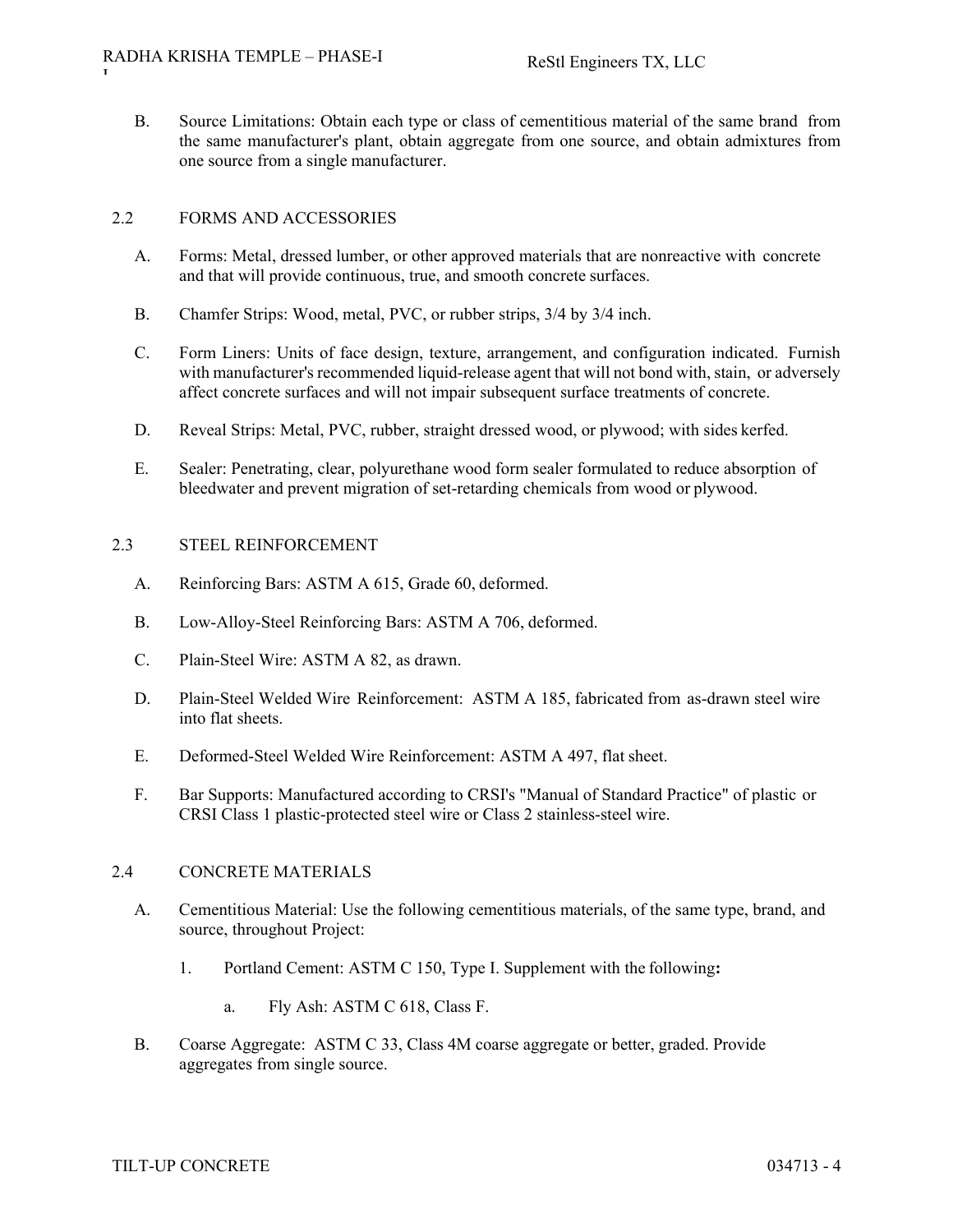- 1. Maximum Coarse-Aggregate Size: 1 inch nominal.
- C. Fine Aggregate: ASTM C 33, manufactured or natural sand, from same source for Project, free of materials with deleterious reactivity to alkali in cement.
- D. Water: ASTM C 94 and potable.

# 2.5 ADMIXTURES

- A. Air-Entraining Admixture: ASTM C 260.
- B. Chemical Admixtures: Provide admixtures certified by manufacturer to be compatible with other admixtures and that will not contribute water-soluble chloride ions exceeding those permitted in hardened concrete. Do not use calcium chloride or admixtures containing calcium chloride.
	- 1. Water-Reducing Admixture: ASTM C 494, Type A.
	- 2. Retarding Admixture: ASTM C 494, Type B.
	- 3. Water-Reducing and Retarding Admixture: ASTM C 494, Type D.
	- 4. High-Range, Water-Reducing Admixture: ASTM C 494, Type F.
	- 5. High-Range, Water-Reducing and Retarding Admixture: ASTM C 494, Type G.
	- 6. Plasticizing and Retarding Admixture: ASTM C 1017, Type II.

# 2.6 BOND BREAKERS

- A. Solvent-Borne, Membrane-Forming Bond breaker: Dissipating polymerized solution containing no oils, waxes, paraffins, or silicones, and compatible with casting-slab curing compound.
	- 1. Products: Subject to compliance with requirements, available products that may be incorporated into the Work include, but are not limited to, the following:
		- a. Dayton Superior Corporation; Conspec Tilt-Eez VOC or Edoco Super Bond breaker VOC.
		- b. Universal Building Products, Inc.; Unitilt VOC.

# 2.7 CURING MATERIALS

- A. Evaporation Retarder: Waterborne, monomolecular film forming; manufactured for application to fresh concrete.
- B. Absorptive Cover: AASHTO M 182, Class 2, burlap cloth made from jute or kenaf, weighing approximately 9 oz./sq. yd. when dry.
- C. Moisture-Retaining Cover: ASTM C 171, polyethylene film or white burlap-polyethylene sheet.
- D. Clear, Waterborne, Membrane-Forming Curing Compound: ASTM C 309, Type 1, Class B.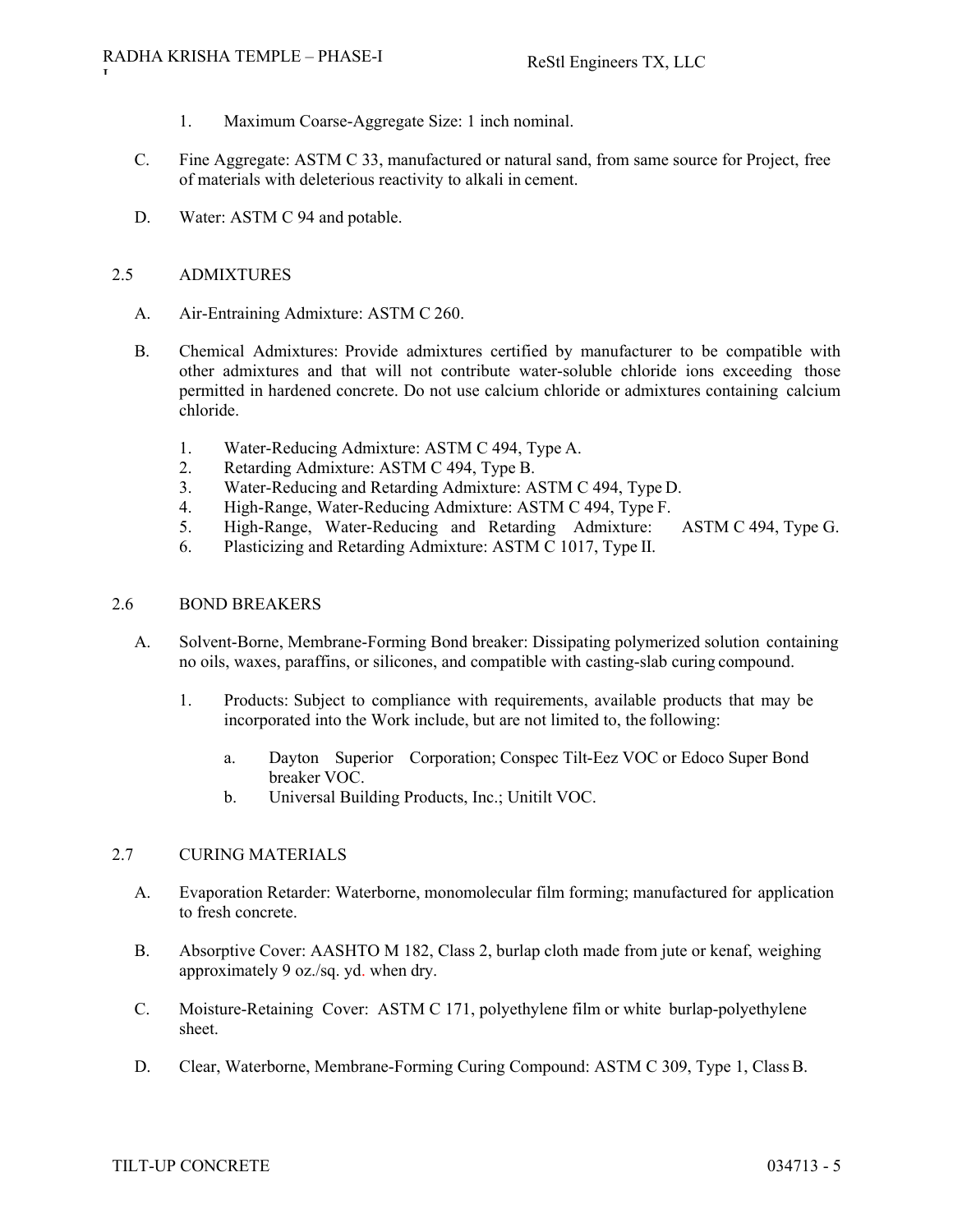#### 2.8 CONNECTION MATERIALS

- A. Embedded Metal Items and Loose Hardware: Materials for securing tilt-up concrete panels together and to supporting and adjacent construction are specified in Division 05 Section "Metal Fabrications."
- B. Loose Hardware: Materials for securing tilt-up concrete panels together and to supporting and adjacent construction are specified in Division 05 Section "Metal Fabrications."
- C. Carbon-Steel Shapes and Plates: ASTM A 36.
- D. Carbon-Steel Bolts and Studs: ASTM A 307, Grade A; carbon-steel, hex-head bolts and studs; carbon-steel nuts; and flat, unhardened steel washers.
- E. Unheaded Carbon-Steel Rods and Nuts: ASTM A 36, threaded rods with ASTM A 563, nuts.
- F. Welded Headed Studs: AWS D1.1, Type B headed studs, and cold-finished, carbon- steel bars.
- G. Low-Alloy-Steel Reinforcing Bars: ASTM A 706, deformed.
- H. Chord Bar Sleeves: Tubular sheathing, plastic or moisture-resistance-treated cardboard.
- I. Welding Electrodes: Comply with AWS standards.
- J. Hot-Dip Galvanized Finish: Apply zinc coating to steel connections by hot-dip process, complying with ASTM A 123 or ASTM A 153 as applicable.
	- 1. Zinc Repair Paint: SSPC-Paint 20.
- K. Shop-Primed Finish: Prepare surfaces of steel connections, except those surfaces to be embedded in concrete, according to requirements in SSPC-SP 3, and shop-apply primer according to SSPC-PA 1.
	- 1. Primer: MPI#79, "Alkyd Anti-Corrosive Metal Primer."

#### 2.9 LIFTING INSERTS AND ACCESSORIES

- A. Furnish inserts, dowels, bolts, nuts, washers, and other items to be cast in panels for tilting and lifting.
	- 1. Manufacture inserts with feet of plastic, galvanized-steel wire, plastic-tipped steel wire, or stainless-steel-tipped steel wire.
- B. Furnish brace anchors and other accessories to be cast in panels and in casting slab for attaching bracing.
	- 1. Manufacture wall brace anchors and accessories with feet of galvanized-steel wire, plastic-tipped steel wire, or stainless-steel-tipped steel wire.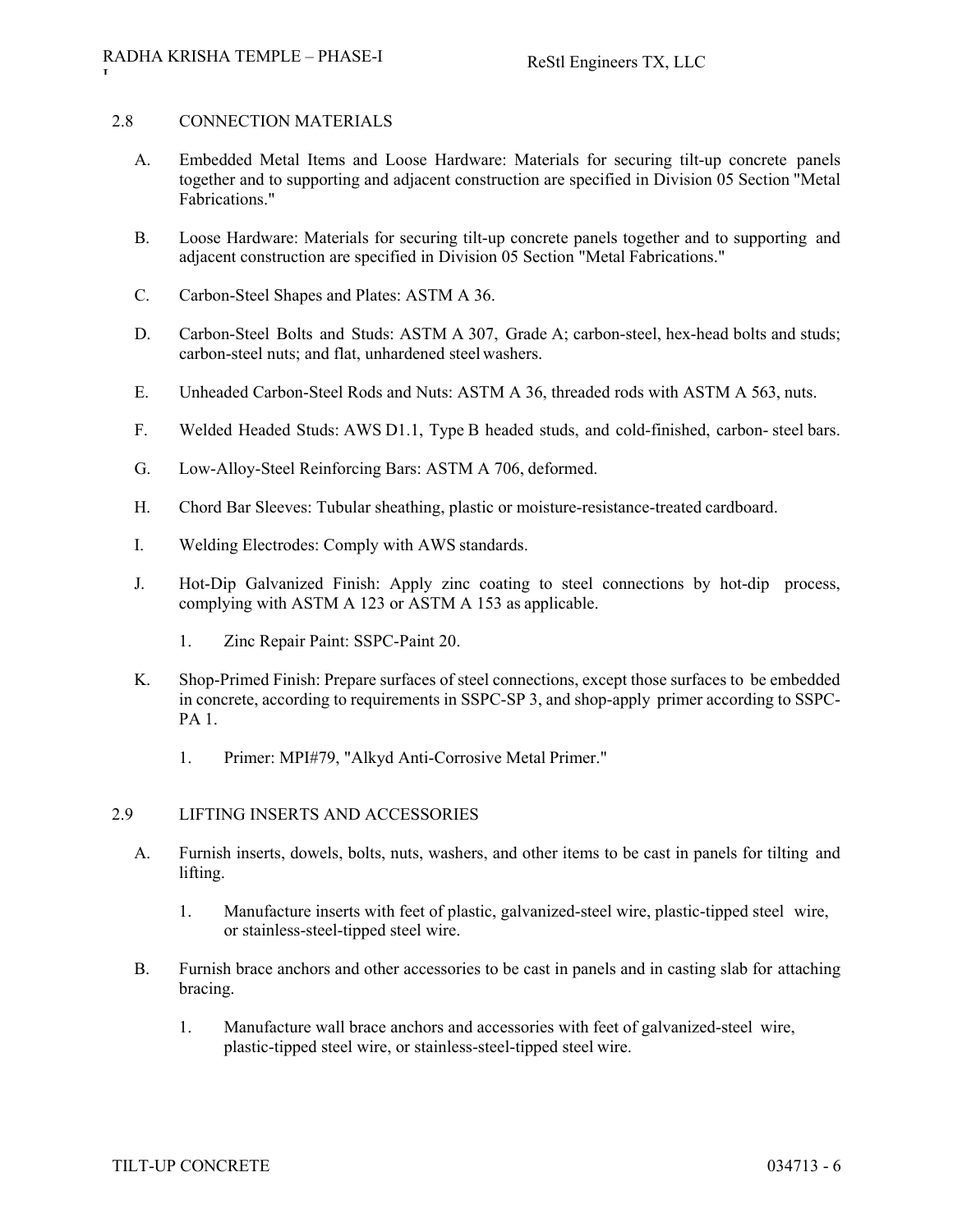2. Manufacture floor brace anchors that will not penetrate vapor retarder under slab-ongrade.

#### 2.10 BEARING PADS

- A. Elastomeric Pads: AASHTO M 251, plain, vulcanized, 100 percent polychloroprene (neoprene) elastomer, molded to size or cut from a molded sheet; Type A Shore durometer hardness of 50 to 70, ASTM D 2240; and minimum tensile strength 2250 psi, ASTM D 412.
- B. Random, Fiber-Reinforced Elastomeric Pads: Preformed, randomly oriented synthetic fibers set in elastomer with a Type A Shore durometer hardness of 70 to 90, ASTM D 2240.
- C. Cotton-Duck-Fabric-Reinforced Elastomeric Pads: Preformed, horizontally layered cotton-duck fabric bonded in elastomer with a Type A Shore durometer hardness of 80 to 100, ASTM D 2240.
- D. High-Density Plastic Strips: Multimonomer, nonleaching plastic.

## 2.11 GROUT

- A. Cement Grout: Portland cement, ASTM C 150, Type I; and clean, natural sand, ASTM C 404. Mix at ratio of 1 part cement to 2-1/2 parts sand, by volume, with minimum water required for placement and hydration.
- B. Nonmetallic, Nonshrink Grout: Premixed, nonmetallic, noncorrosive, nonstaining grout containing selected silica sands, portland cement, shrinkage-compensating agents, and plasticizing and water-reducing agents; complying with ASTM C 1107, of consistency suitable for application.

# 2.12 MISCELLANEOUS MATERIALS

- A. Chemical Surface Retarder: Water-soluble, liquid set retarder with color dye, for horizontal concrete surface application, capable of temporarily delaying final hardening of concrete to depth of reveal or etch required of specified finish.
- B. Form Retarder: Chemical liquid set retarder, for application on hardened horizontal concrete and capable of temporarily delaying final hardening of newly placed concrete to depth of reveal specified.
	- 1. Mold Release: Solution specially formulated by manufacturer for use under form retarder.
- C. Flashing Reglets: Open type having continuous groove not less than 1-1/8 inches deep by 3/16 inch wide at opening and sloped upward to 45 degrees. Temporarily fill or cover face openings of reglets to prevent intrusion of concrete or debris.
	- 1. Hot-Dip Galvanized-Steel Sheet: ASTM A 653/A 653M, G90 coating, not less than 0.0217 inch thick.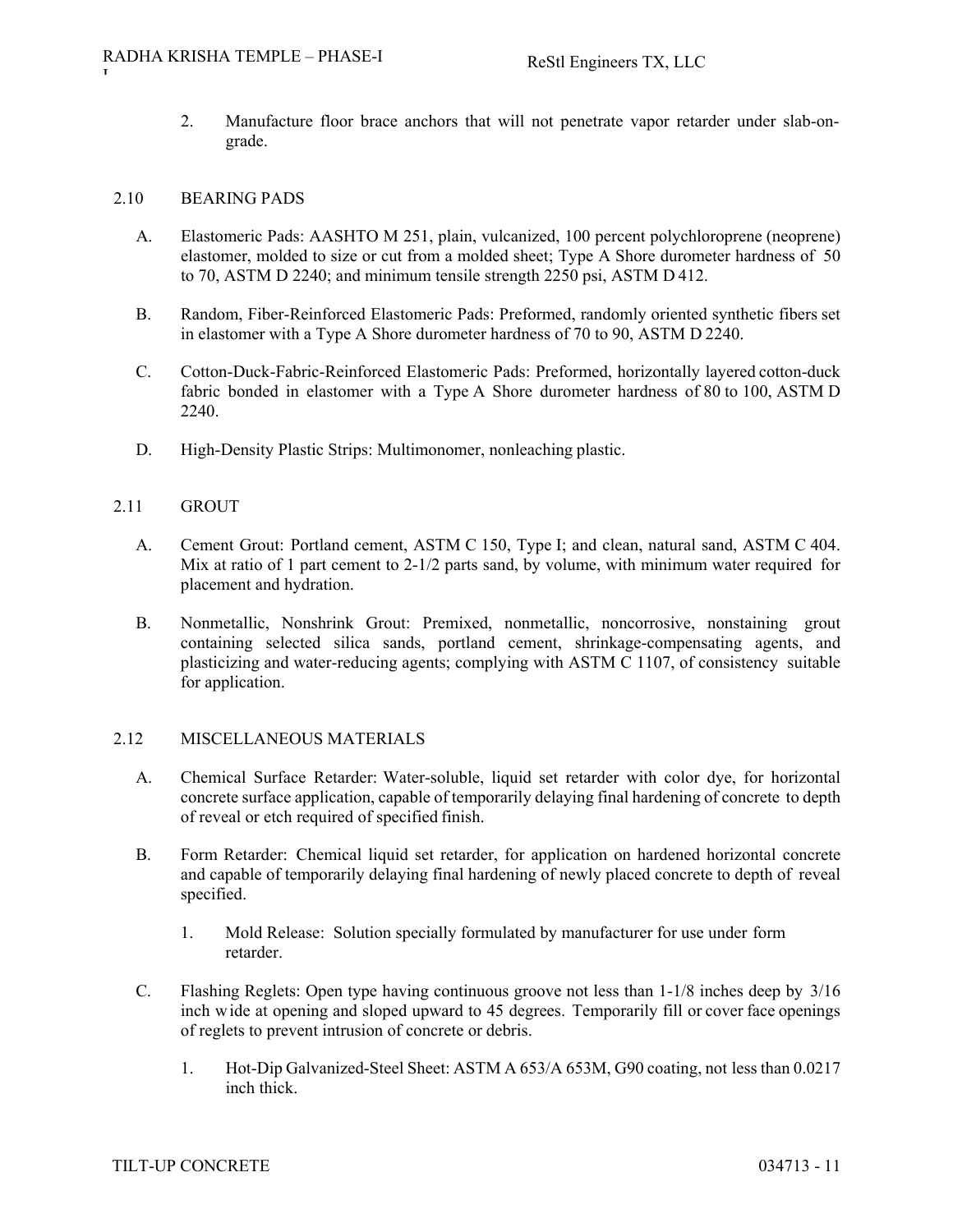#### RADHA KRISHA TEMPLE – PHASE-I

D. Dovetail Anchor Slots: Hot-dip galvanized-steel sheet, not less than 0.0336 inch thick, with bent tab anchors. Temporarily fill or cover face opening of slots to prevent intrusion of concrete or debris.

#### 2.13 REPAIR MATERIALS

- A. Bonding Agent: ASTM C 1059, Type II, nonredispersible, acrylic emulsion or styrene butadiene.
- B. Patching Mortar: Dry-pack mix consisting of 1 part portland cement to 2-1/2 parts fine aggregate passing No. 16 sieve, using only enough water for handling and placing.

#### 2.14 CONCRETE MIXTURES

- A. Prepare design mixtures for each type and strength of concrete, proportioned on basis of laboratory trial mixture or field test data, or both, according to ACI 301.
	- 1. Use a qualified independent testing agency for preparing and reporting proposed concrete design mixtures based on laboratory trial mixtures.
- B. Proportion concrete mixture as follows:
	- 1. Minimum Compressive Strength: 4000 psi at 28 days.
	- 2. Maximum Water-Cementitious Materials Ratio: 0.45.
	- 3. Slump Limit: 4 inches plus or minus 1 inch.
	- 4. Air Content: 5-1/2 percent plus or minus 1.5 percent for 1-1/2-inch nominal maximum aggregate size at point of delivery.
- C. Limit water-soluble, chloride-ion content in hardened concrete to 0.06 percent by weight of cement.
- D. Admixtures: Use admixtures according to manufacturer's written instructions.
	- 1. Use high-range, water-reducing or plasticizing admixture in concrete, as required, for placement and workability.
	- 2. Use water-reducing and retarding admixture when required by high temperatures, low humidity, or other adverse placement conditions.

# 2.15 CONCRETE MIXING

- A. Ready-Mixed Concrete: Measure, batch, mix, and deliver concrete according to ASTM C 94, and furnish batch ticket information.
	- 1. When air temperature is above 90 deg F, reduce mixing and delivery time to 60 minutes.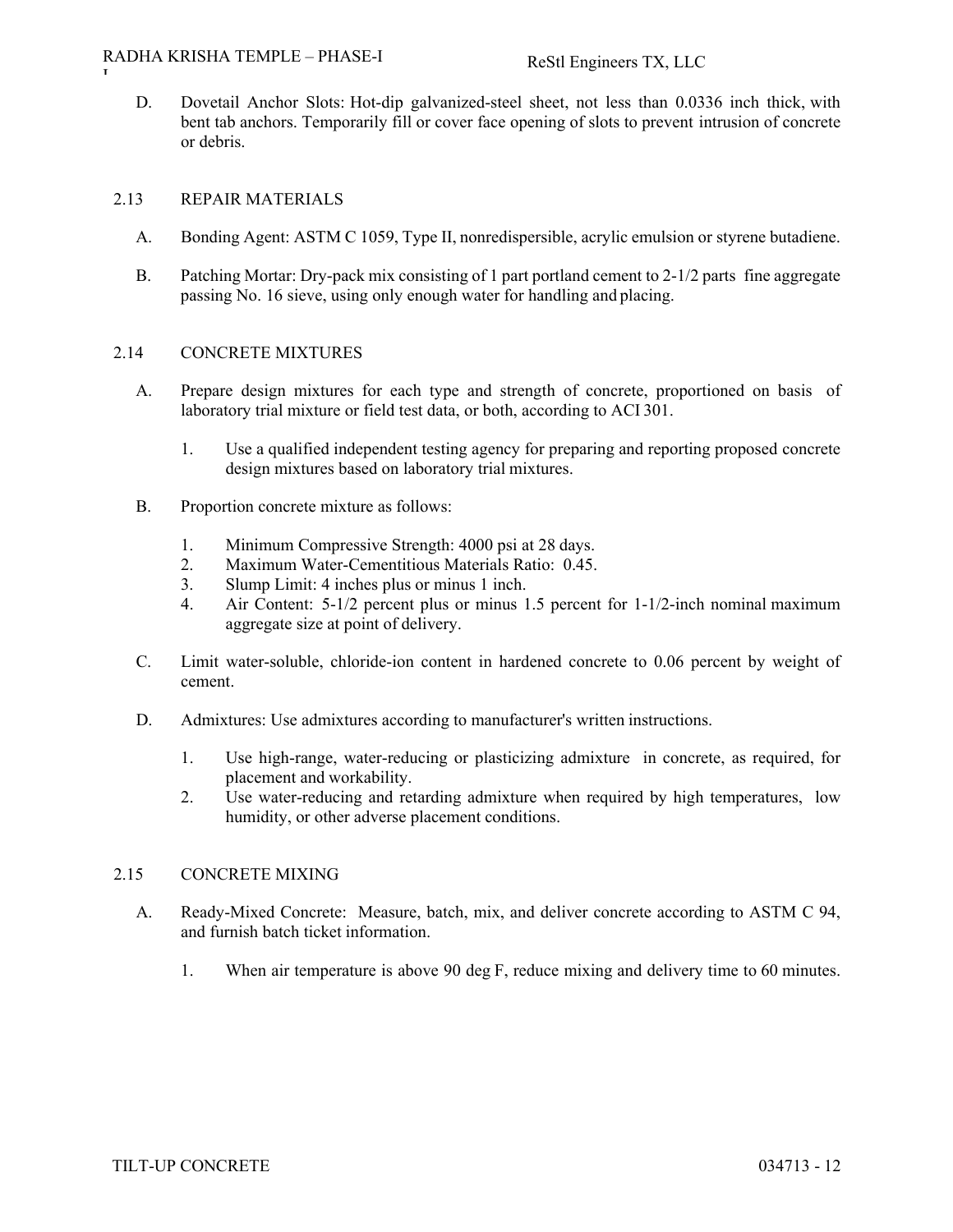- B. Project-Site-Produced Concrete: Measure, batch, and mix concrete according to ASTM C 94. Mix concrete materials in appropriate drum-type batch machine mixer.
	- 1. Provide a batch ticket for each batch discharged and used in the Work, indicating Project identification name and number, date, mix type, mix time, quantity, and amount of water added. Record panel locations where concrete is deposited.

# PART 3 - EXECUTION

#### 3.1 FORMS

- A. Construct and brace formwork so tilt-up concrete panels are of size, shape, alignment, elevation, and position indicated.
	- 1. Construct forms on slab-on-grade or on temporary casting slab, at Contractor's option.
	- 2. Provide for openings, offsets, recesses, reveals, rustications, reglets, and blockouts.
	- 3. Place form liners accurately to provide finished surface texture indicated. Provide solid backing and supports to maintain stability of liners during concreting. Coat form liner with form-release agent.
- B. Fabricate forms for easy removal without hammering or prying against concrete surfaces. Use kerfed inserts, such as those forming reglets, rustications, and recesses, for easy removal.
- C. Set edge forms for panels to achieve required panel thickness.
- D. Chamfer exposed corners and edges, unless otherwise indicated, using chamfer strips fabricated to produce uniform, smooth lines and tight edge joints.
- E. Coat contact surfaces of wood forms and chamfers with sealer before placing reinforcement.

# 3.2 BONDBREAKERS

- A. Uniformly and continuously apply two coats of bondbreaker to casting-slab surfaces by power spray or roller according to manufacturer's written instructions, before placing steel reinforcement. Recoat areas subjected to moisture before drying. Maintain continuity of coating until concrete placement.
- B. After placing steel reinforcement, touch up or recoat worn or damaged areas with bondbreaker. Do not splash or coat steel reinforcement and inserts.

#### 3.3 FORM RETARDER

A. Uniformly and continuously apply form retarder to slab surfaces by power spray, roller, or brush according to manufacturer's written instructions, before placing steel reinforcement.

Recoat areas subjected to moisture before drying. Maintain continuity of coating until concrete placement.

1. Uniformly apply mold release according to manufacturer's written instructions and allow it to dry before applying form retarder.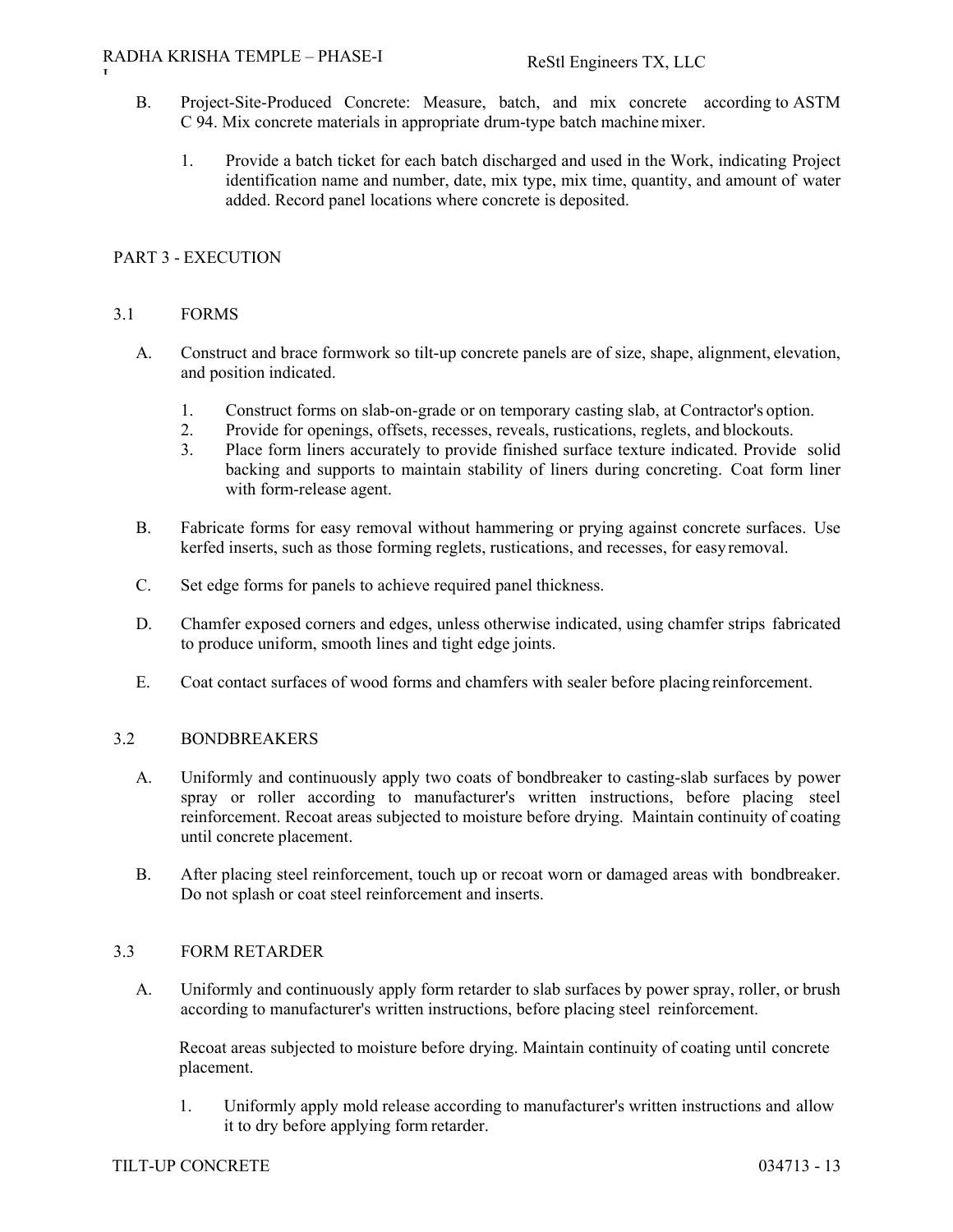#### RADHA KRISHA TEMPLE – PHASE-I

RADHA KRISHA TEMPLE – PHASE-I<br>
B. After placing steel reinforcement, touch up or recoat worn or damaged areas with form retarder. Do not splash or coat steel reinforcement and inserts.

#### 3.4 REINFORCEMENT AND INSERTS

- A. General: Comply with CRSI's "Manual of Standard Practice" for fabricating and placing reinforcement.
- B. Accurately position, support, and secure reinforcement against displacement. Locate and support reinforcement with bar supports to maintain minimum concrete cover.
	- 1. Field weld reinforcement according to AWS D1.4, where indicated.
	- 2. Do not tack-weld crossing reinforcing bars.
	- 3. Set wire ties so ends are directed into concrete, not toward exposed concrete surfaces.
- C. Install welded wire reinforcement in longest practicable lengths on bar supports spaced to minimize sagging. Lap edges and ends of adjoining sheets at least one mesh spacing. Offset laps of adjoining sheet widths to prevent continuous laps in either direction. Lace overlaps with wire.
- D. Accurately place and securely support embedded items, anchorages, inserts, cramps, retainers, bar chords and sleeves, and other items to be built into panels. Coordinate with other trades for installing cast-in items.

#### 3.5 PANEL CASTING, GENERAL

- A. Comply with ACI 301 for handling, placing, and consolidating concrete.
- B. Maintain position of steel reinforcement, inserts, and anchors during concrete placement, consolidation, and finishing.
- C. Screed panel surfaces to correct level with a straightedge and strike off.
	- 1. Begin initial floating before excess moisture or bleedwater appears on the surface. Use bull floats or darbies to form a uniform and open-textured surface plane free of humps or hollows. Do not disturb panel surfaces before beginning finishing operations.
- D. Form chamfers at top edges of panel perimeters, openings, and similar locations not formed by chamfer strips unless otherwise indicated.
- E. Surface Defects: Limit visible surface defects to those permitted by TCA's "Tilt-up Concrete Association's Guideline Specifications" for Grade A, Architectural panel surfaces.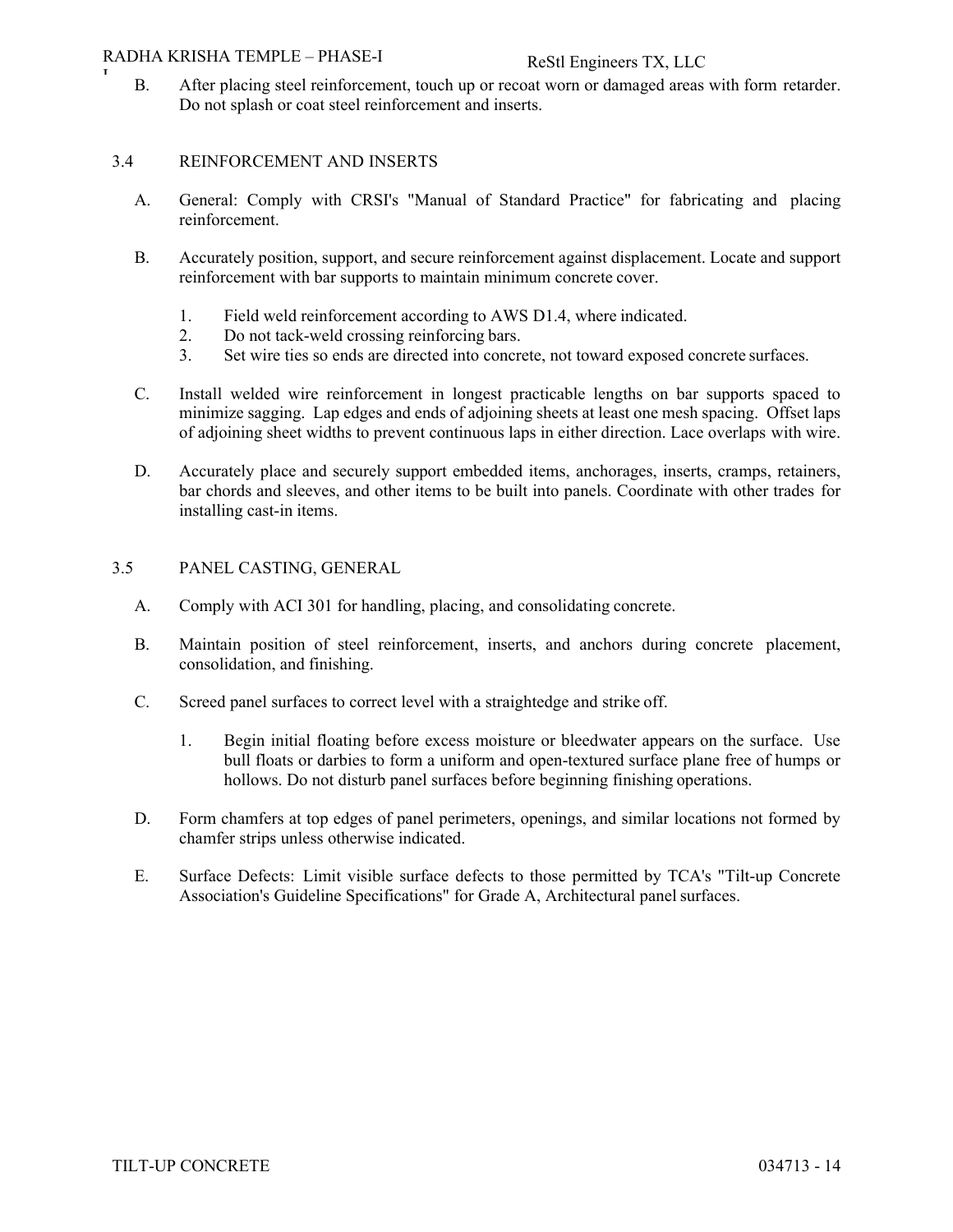# 3.6 CASTING TOLERANCES

- A. Cast tilt-up concrete panels without exceeding the following tolerances:
	- 1. Height and Width of Panels:
		- a. For Panels up to 20 Feet Tall: 1/4 inch wide.
		- b. For Panels 20 to 30 Feet Tall: 3/8 inch wide.
		- c. Each Additional 10 Feet in Excess of 30 Feet Tall: 1/8 inch wide.
	- 2. Thickness: 3/16 inch.
	- 3. Skew of Panel or Opening: Difference in length of diagonals of 1/8 inch per 72 inches with a maximum difference of 1/2 inch.
	- 4. Openings Cast into Panel:
		- a. Size of Opening: 1/4 inch.
		- b. Location of Centerline of Opening: 1/4 inch.
	- 5. Location and Placement of Embedded Items:
		- a. Inserts, Bolts, and Pipe Sleeves: 3/8 inch.
		- b. Lifting and Bracing Inserts: As required by manufacturer.
		- c. Lateral Placement of Weld Plate Embedments: 1 inch.
		- d. Tipping and Flushness of Weld Plate Embedments: 1/4 inch.
	- 6. Deviation of Steel Reinforcement Cover: Maintain minimum cover required by ACI 301.

#### 3.7 FACE-UP FINISHES

- A. Float Finish: Consolidate surface of plastic concrete with power-driven floats or by hand floating. Restraighten and cut down high spots and fill low spots. Repeat float passes and restraighten until surface is left with a uniform, smooth, granular texture.
- B. Trowel Finish: After applying float finish, apply first trowel finish and consolidate plastic concrete by hand trowel or power-driven trowel. Continue troweling passes and restraighten until surface is free of trowel marks and is uniform in texture and appearance.

#### 3.8 FACE-DOWN FINISHES

A. Smooth, As-Cast Finish: Cast panel to produce a surface free of pockets, sand streaks, and honeycombs. Produce a surface appearance of uniform color and texture.

# 3.9 CONCRETE PROTECTING AND CURING

A. Protect freshly placed concrete from premature drying and excessive cold or hot temperatures according to ACI 301.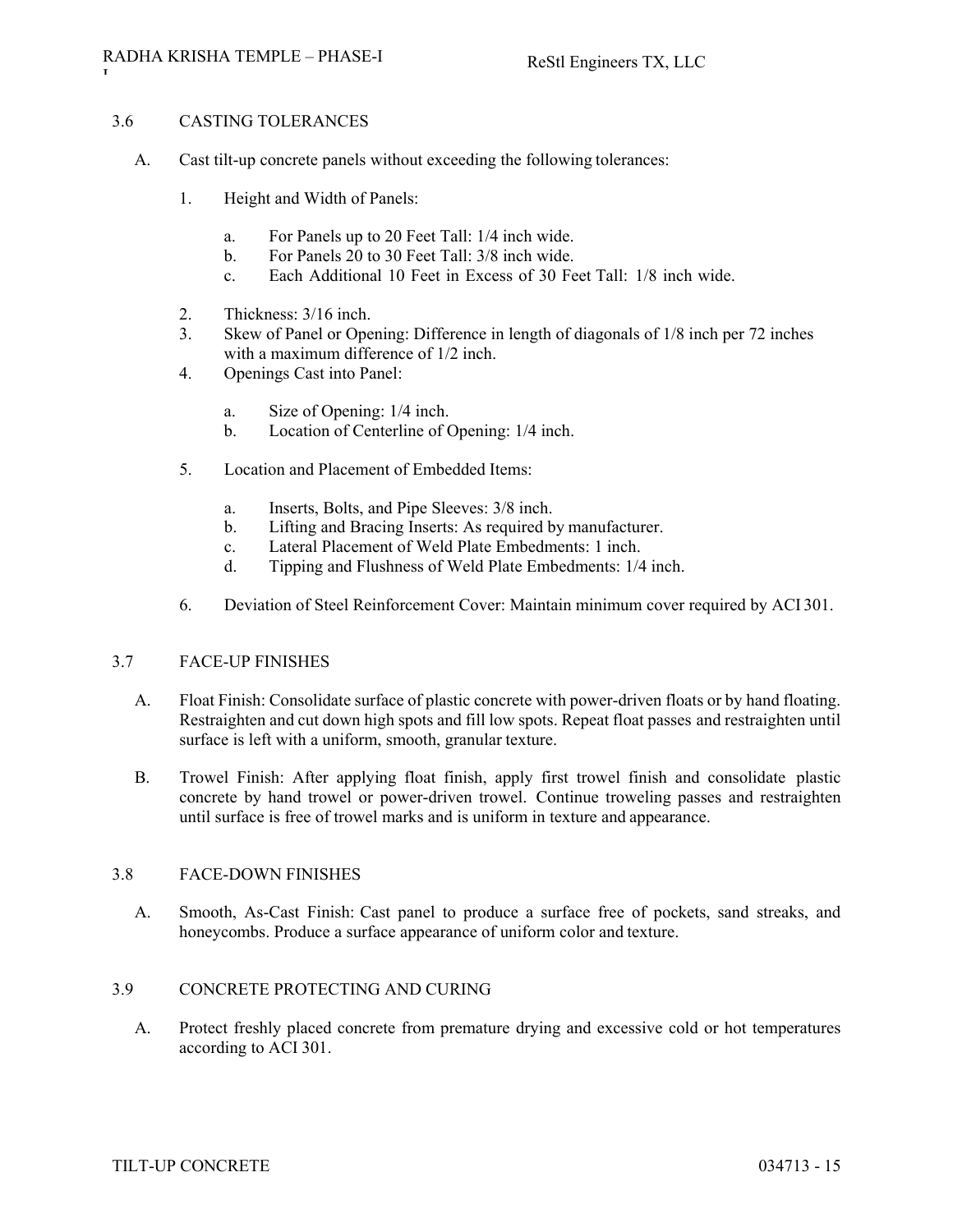- 1. Apply evaporation retarder in hot, dry, or windy weather to protect concrete from rapid moisture loss before and during finishing operations. Apply according to manufacturer's written instructions after screeding and bull floating concrete, but before float finishing.
- B. Begin curing immediately after finishing concrete. Cure by one or a combination of the following methods according to ACI 308.1:
	- 1. Moisture Curing: Keep surfaces continuously moist for no fewer than seven days with the following materials:
		- a. Water.
		- b. Continuous water-fog spray.
		- c. Absorptive cover, water saturated and kept continuously wet. Cover concrete surfaces and edges with 12-inch lap over adjacent absorptive covers.
	- 2. Moisture-Retaining-Cover Curing: Cover concrete surfaces with moisture-retaining cover for curing concrete, placed in widest practicable width, with sides and ends lapped at least 12 inches, and sealed by waterproof tape or adhesive. Cure for no fewer than seven days. Immediately repair any holes or tears during curing period, using cover material and waterproof tape.
	- 3. Curing Compound: Apply uniformly in continuous operation by power spray or roller according to manufacturer's written instructions. Recoat areas subjected to heavy rainfall within three hours after initial application. Maintain continuity of coating and repair damage during curing period.

# 3.10 ERECTION

- A. Use erection equipment with care to prevent damage to floor slabs and panels.
- B. Lift, support, and erect panels only at designated lifting or supporting points indicated on Shop Drawings.
- C. Do not erect panels until 28-day compressive strength of concrete has been verified.
- D. Install tilt-up concrete panels level, plumb, square, and true. Place panels on leveled groutsetting pads or shims in correct position. Maintain joint width of 1/2 inch between panels.
	- 1. Install tilt-up concrete panels with face-down surfaces exposed to exterior of building.
- E. Temporarily brace and support panels securely in position against loads comparable in intensity to those for which structure was designed. Maintain braces and supports in place, undisturbed, until entire integrated supporting structure has been completed and permanent connections to panels are secured.
- F. Anchor panels in place and, if indicated, to one another.
	- 1. Weld steel connectors to steel supports and embedments indicated, complying with AWS D1.1.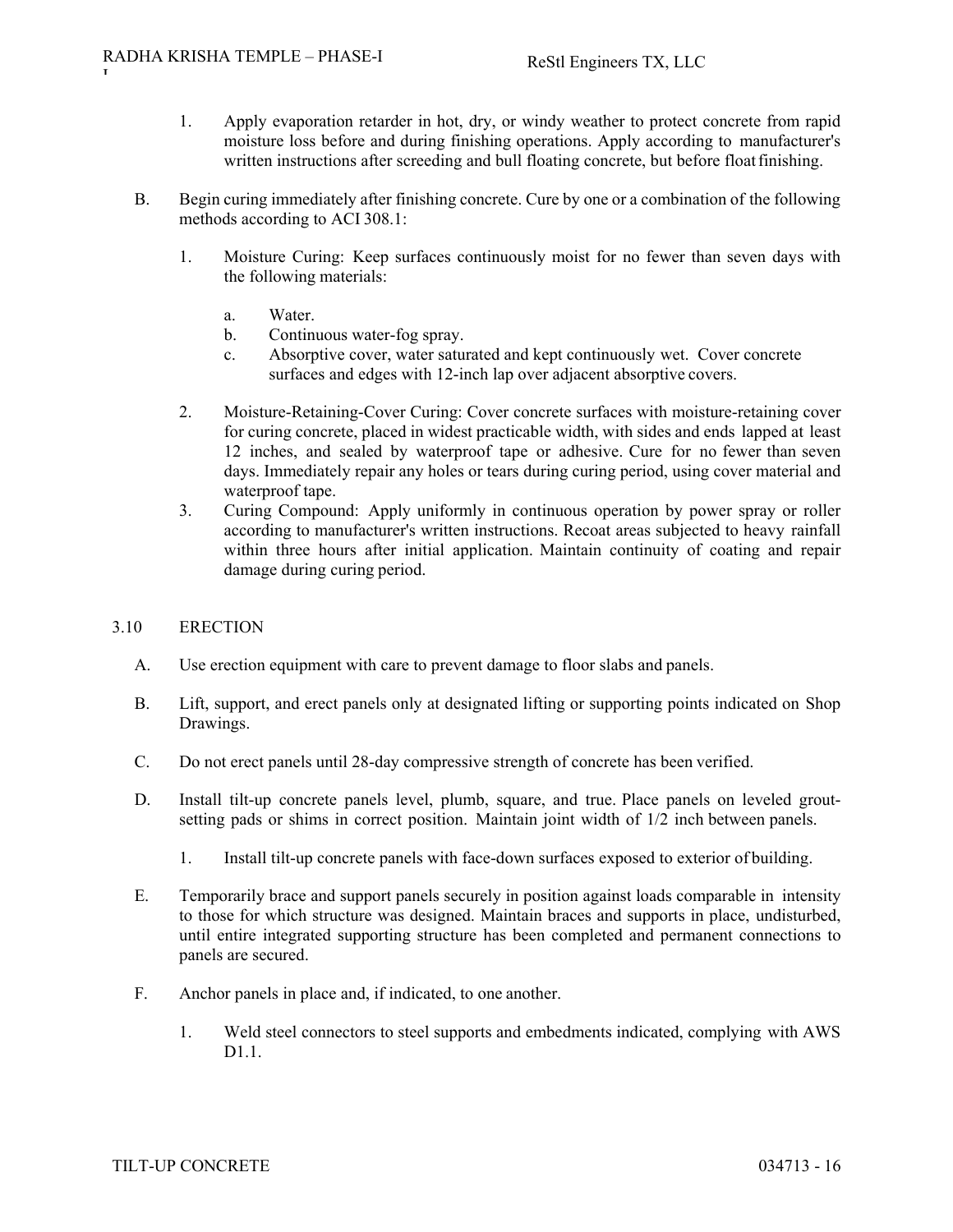#### RADHA KRISHA TEMPLE – PHASE-I

G. Solidly grout-fill gaps between foundation system and bottom of panels.

# 3.11 FIELD QUALITY CONTROL

- A. Testing and Inspecting: Engage a qualified special inspector to perform tests and inspections.
- B. Inspections:
	- 1. Steel reinforcement placement.
	- 2. Steel reinforcement welding.
	- 3. Headed bolts and studs.
	- 4. Verification of use of required design mixture.
	- 5. Concrete placement, including conveying and depositing.
	- 6. Curing procedures and maintenance of curing temperature.
	- 7. Verification of concrete strength before erection of tilt-up panels.
- C. Testing Services: Tests shall be performed according to ACI 301.
- D. Tilt-up concrete panels will be considered defective if they do not pass tests and inspections.
- E. Prepare test and inspection reports.

#### 3.12 ERECTION TOLERANCES

- A. Install tilt-up concrete panels without exceeding the following erection tolerances:
	- 1. Joint Width Variation (Exterior Face): Without decreasing or increasing more than 50 percent from specified joint width, maintain joint width as follows:
		- a. For Panels up to 20 Feet Tall: 1/4 inch.
		- b. Each Additional 10 Feet in Excess of 20 Feet Tall: 1/8 inch.
	- 2. Joint Taper: Maximum 3/8 inch over length, but not greater than the following:
		- a. For Panels up to 20 Feet Tall: 1/4 inch.
		- b. Each Additional 10 Feet in Excess of 20 Feet Tall: 1/8 inch.
	- 3. Panel Alignment:
		- a. Alignment of Horizontal and Vertical Joints: 1/4 inch.
		- b. Offset in Exterior Face of Adjacent Panels: 1/4 inch.

# 3.13 FILLING AND REPAIRS

A. Patch holes and voids left by erecting and bracing inserts on tilt-up panels and slabs-on-grade. Cut or chip edges of voids perpendicular to concrete surface. Fill blockouts where indicated.